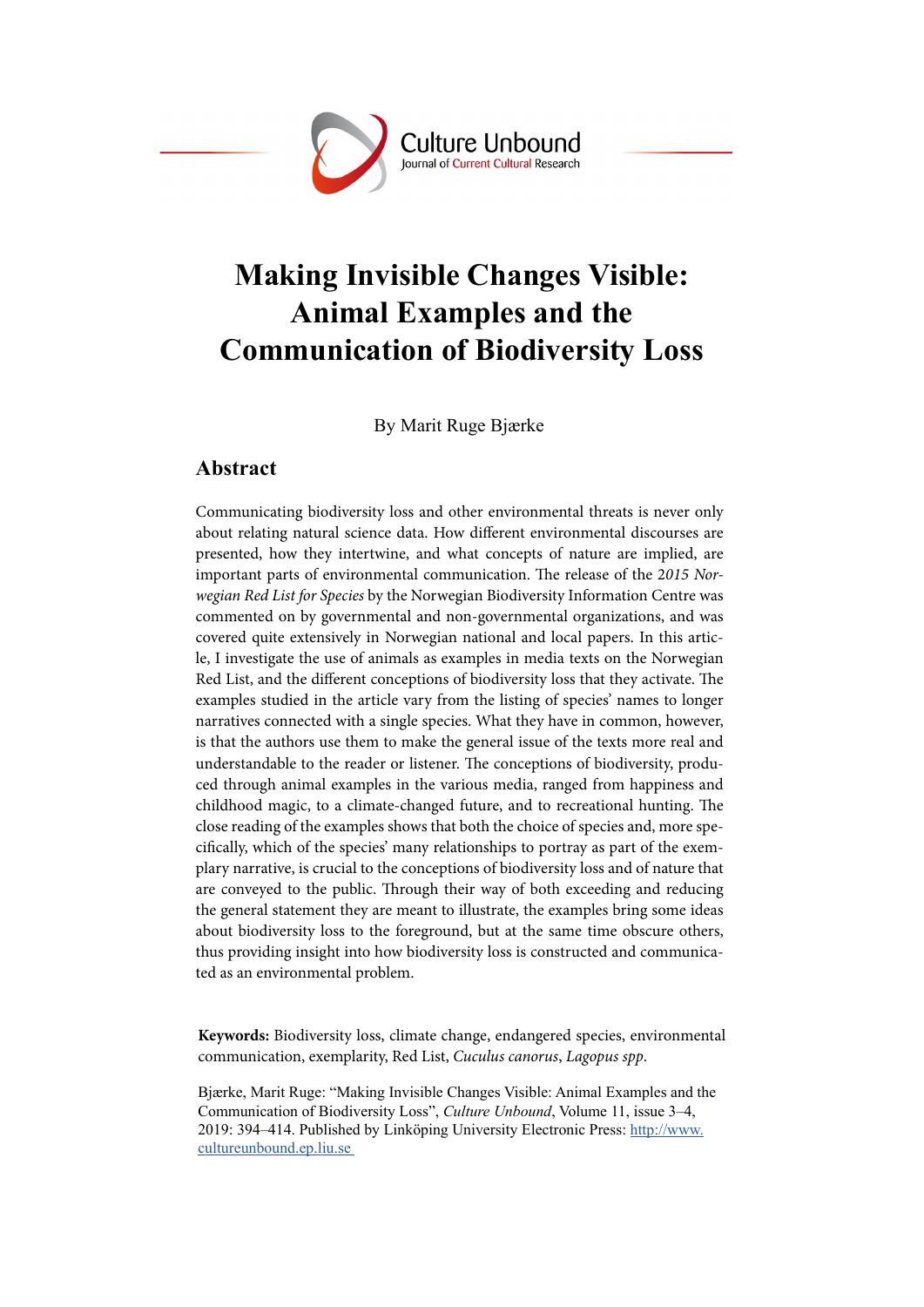## **Introduction: A Minister, a Cuckoo, and the Mediation of a Red List**

On November 18, 2015, the Norwegian Minister of Climate and Environment, Tine Sundtoft, held a speech entitled "We need knowledge to make the right decisions" (Sundtoft 2015). The speech was held at the launching of the *2015 Norwegian Red List for Species*, a list of more than 4 000 Norwegian species in danger of extinction (Norwegian Biodiversity Information Centre 2018). The Minister started her speech with a question. "What is happiness?" she asked, and continued:

It can be to feel the sun shining and hearing "from the hillside a cuckoo saying cuckoo". Knowing that spring is here. Feeling the tingling in the body from when we were children. Then we knew that if we could just steal towards – and hide under – the tree where the cuckoo sat and crowed, we could wish for something. Now, preliminary Red List numbers from the Norwegian Biodiversity Information Centre show that the cuckoo seems to be in strong decline. Possibly as a result of the climate changes. (Sundtoft 2015)

In her speech, the Minister communicated biodiversity loss and the *2015 Norwegian Red List for Species* by choosing one of the species on the list, the cuckoo, and relating it to her own childhood experience. She used the cuckoo as an example, and told her story as an exemplary narrative, to show that biodiversity connects the past to the future, and culture with nature, and to draw attention to what we stand to lose.

Two of the main obstacles when attempting to communicate environmental problems, are the fact that most environmental problems emerge gradually over a long period of time, and that they necessitate action before the full effects can be seen (Adam 1998: 8–10, Doyle 2011: 4). In other words, most environmental problems are, in a sense, invisible. Simply put, biodiversity loss is made visible through a twofold process. First, it has to be 'produced' as science, most importantly through the construction of Red Lists (Braverman 2017). Red Lists are lists of species at risk of going extinct. The first Red Lists were created during the 1960s by the International Union for Conservation of Nature (IUCN), the organization that now provides the global *IUCN Red List of Threatened Species* (International Union for Conservation of Nature 2018). In Norway, the *2015 Norwegian Red List for Species* is the third and last version of the Norwegian Red List, so far.<sup>1</sup>

Second, the results from the Red List assessment process must be communicated to the public. The use of numbers is one way of presenting the problem, giving what Ursula Heise in her book, *Imagining extinctions* (2016: 55), has called "a panoramic view of mass extinction". However, using examples of endangered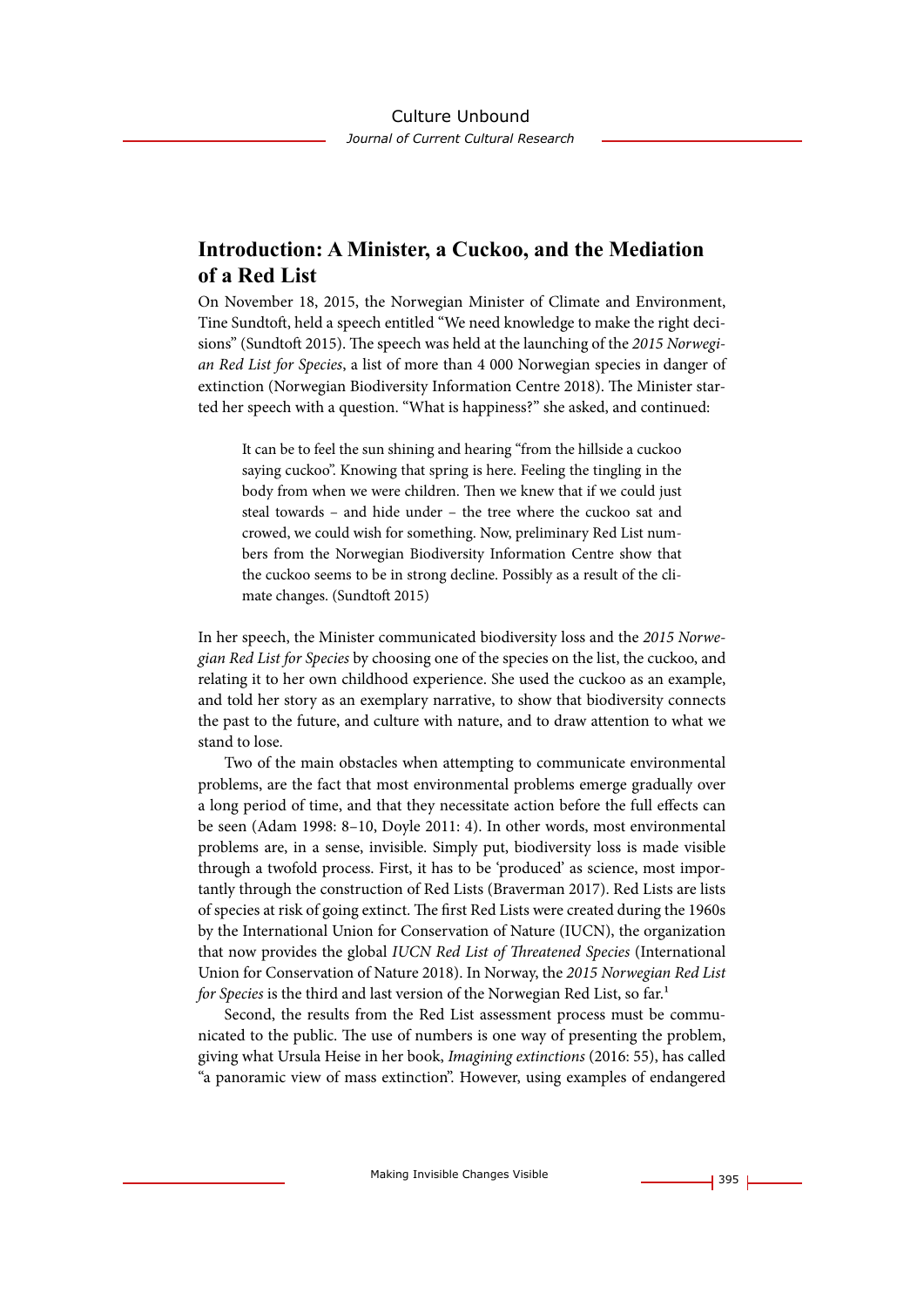species, the way the Minister of Climate and Environment does, is another way to try to get the public to relate to the problem of biodiversity loss. Literary scholar John Lyons (1989: 28) has stated that in early modern texts, examples were "a way of gesturing outside the pure discourse of the speaker/writer toward support in a commonly accepted textual or referential world". That examples gesture outside the textual discourse is not limited to early modern texts, however. Textual examples also represent a way of making contemporary environmental problems 'real' to the reader or listener.

An example can be defined as a particular instance, chosen to support a general statement, among a range of possible cases. The general statement, however, only accounts for a limited aspect of the particular instance, and this means that the example contains an excess of meaning which can be brought into the text by association (Lyons 1989: 33-34). At the same time, the particular nature of the example that was chosen also influences the general statement. Thus, examples always both exceed and reduce the issue they are meant to illustrate. In this article, I explore the use of animals as examples in the mediation of the *2015 Norwegian Red List for Species* released by the Norwegian Biodiversity Information Centre (Artsdatabanken). The examples studied in the article vary from the listing of species' names to longer narratives connected with a single species. What they have in common, however, is that the authors use them to make the general issue of the texts more real and understandable to the reader or listener. While some animals from the list are used repeatedly as examples, others are used sparingly, and most of the species on the Red List are never used as examples at all. My aim in this article is to examine the different conceptions of biodiversity loss in the Norwegian public sphere. My contention is that close examinations of animals as examples and the conceptions they activate provide important insight into how biodiversity loss is constructed and communicated as an environmental problem.

## **The child, the past and the struggle for knowledge**

Newspapers, NGOs and governmental bodies all have different roles in the media landscape. While newspapers are governed by media logics, the NGOs and governmental bodies are governed by their PR-strategies. The release of the *2015 Norwegian Red List for Species* was commented on by several non-governmental organizations, and was covered quite extensively in Norwegian national and local papers. Except for the Norwegian Biodiversity Information Centre themselves, the Ministry of Climate and Environment was the only governmental body that published a press release on the day the Red List was released – and then only a written version of the speech given by their Minister. There is, however, a remarkable degree of similarity between many of the texts, as a large number of the news-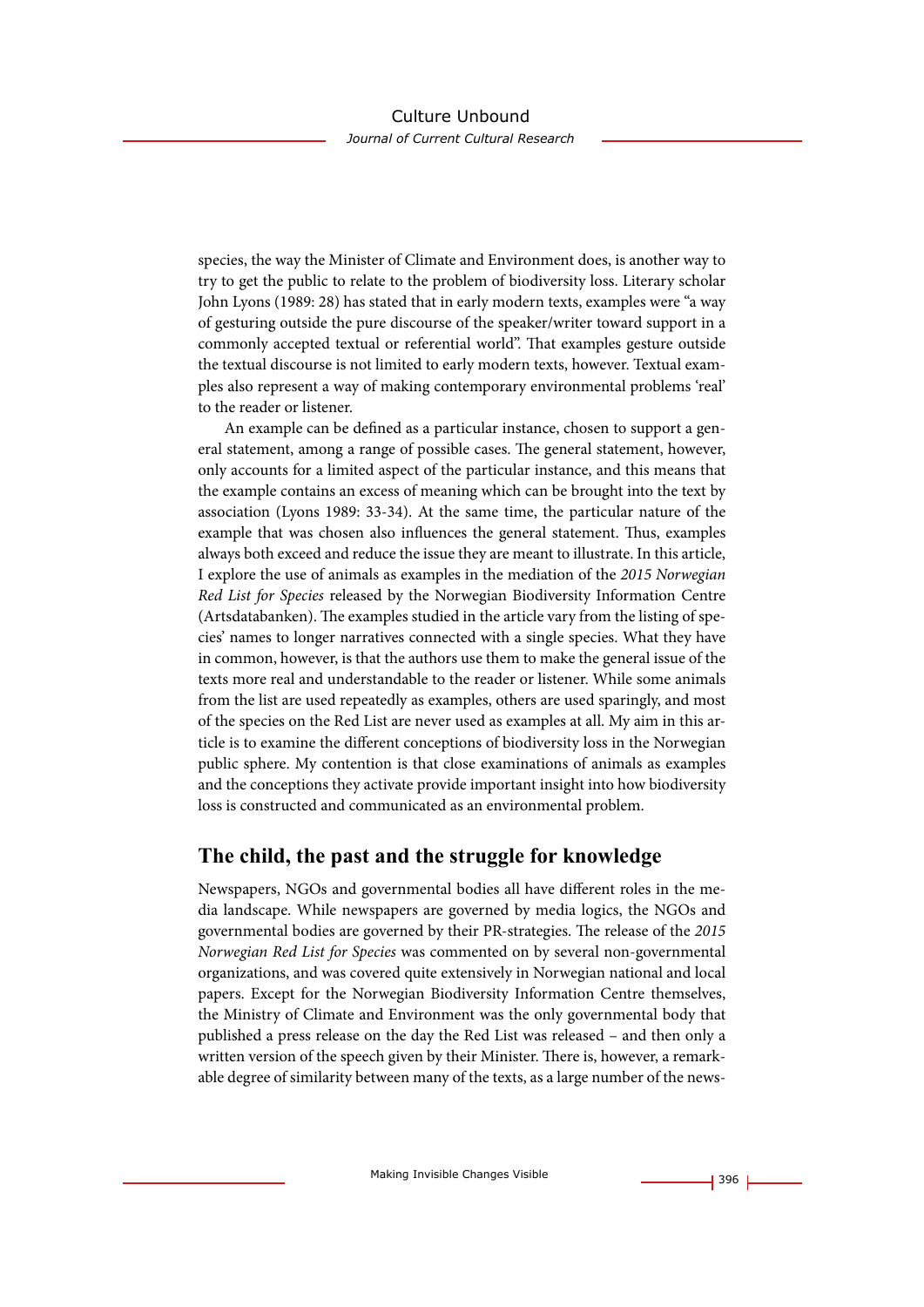papers cite the NGOs and draw their examples from them. By using material from both governmental and non-governmental organizations published on the day the *2015 Norwegian Red List for Species* was released, and comparing it to material published in Norwegian newspapers in the following weeks, it is possible to trace the recurrence of some of the examples throughout the material, and investigate how they change along the way.

The speech made by the Norwegian Minister of Climate and Environment at the launching of the *2015 Norwegian Red List for Species* starts with the question of what happiness is. The answer is the story of a cuckoo and a childhood memory. The hearing of the cuckoo is set in an idyllic scene; the sun is shining and it is springtime, and the Minister remembers the tingling in the body from when she was a child, before going on to describe how one could claim a wish from the cuckoo. The childhood memory ends quite abruptly with the information that the Red List now shows the cuckoo to be in strong decline. Only the context of the speech and this abrupt ending show that the story about the cuckoo has something to do with biodiversity loss. Although the Minister starts by asking what happiness is, the answer becomes relevant to the occasion only because it is connected with biodiversity. The story about the cuckoo and the childhood memory, then, is an example intended to show the reality of biodiversity loss: Since one kind of happiness is feeling the sun shining and hearing the cuckoo, the information from the Red List that the cuckoo is about to disappear, means that happiness is about to end.

By combining the question of happiness and the results from the Red List, the Minister evokes several assumptions about the good life as well as about what biodiversity loss is. Firstly, happiness is dependent on interactions between humans and nature. Biodiversity loss is much more than the loss of a species; it is the loss of a way of life, for humans as well as for cuckoos. The example presents biodiversity loss in a similar way to what Thom van Dooren in his book, *Flight Ways,* calls 'entanglements' (van Dooren 2014). Species are not separate entities, and extinctions are not specific moments in time. Rather, species should be understood as "vast intergenerational lineages, interwoven in rich patterns of co-becoming with others", and this in turn shows that the disappearance of a species will be felt in "a range of complex and drawn-out ways" (van Dooren 2014: 12). If cuckoos become extinct, one possible form of happiness and one part of the magic of childhood will also disappear.

Secondly, the good life seems to be a thing of the past. While the 'now' is represented by the decline of the cuckoo and climate change, the use of the past tense in this childhood memory shows the past as the time of real happiness, when this kind of interaction between humans and nature was possible. The Minister refers to childhood both explicitly, by describing the memory of cuckoo-related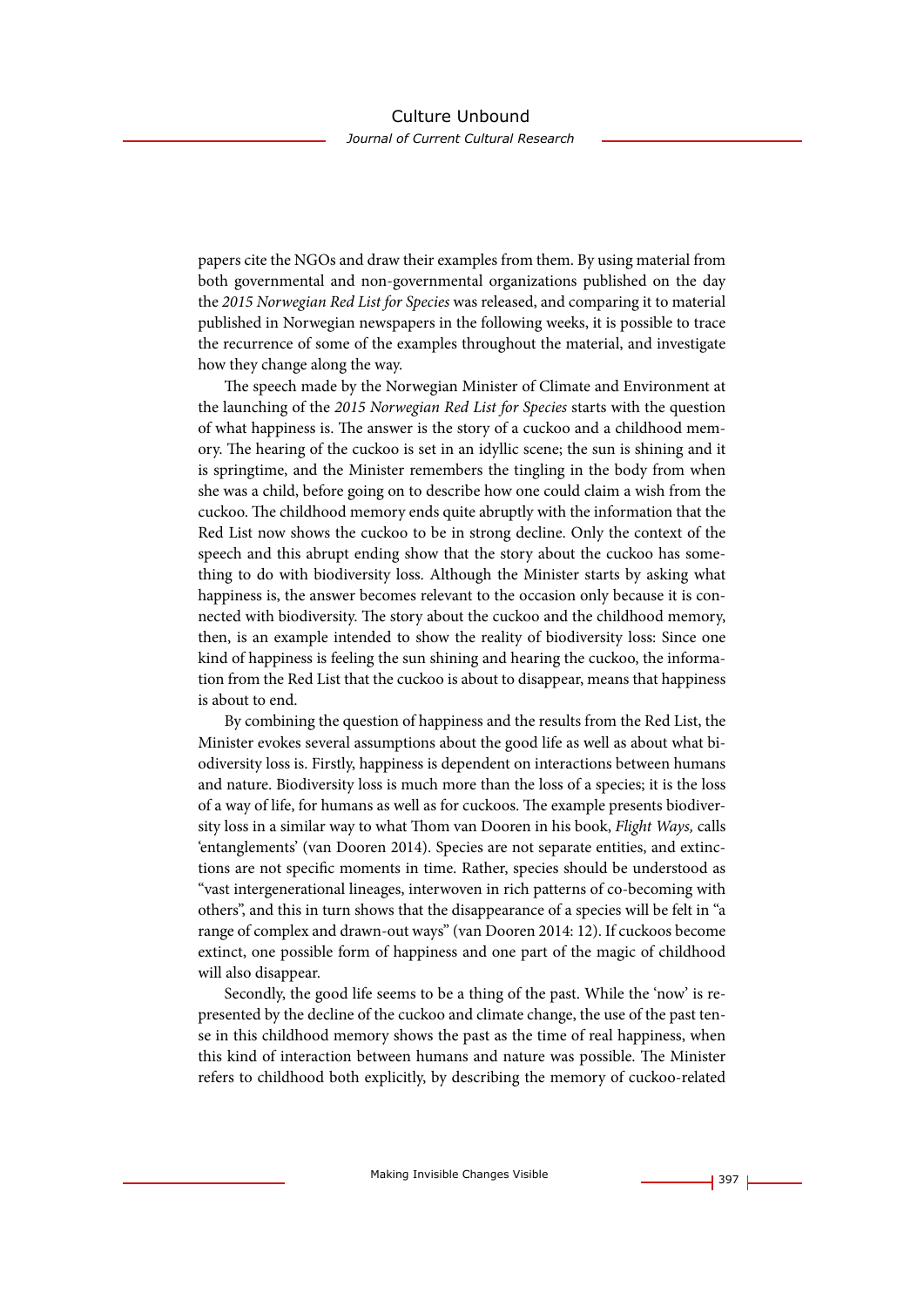folklore from childhood and by using a citation from a very common Norwegian children's song about hearing the cuckoo in the forest.<sup>2</sup> "Then we knew", the Minister says. With the use of the pronoun 'we', the Minister suggests that we have all been children, searching for that cuckoo, but also that there is some secret knowledge of childhood that is lost to us.

References to childhood do not necessarily point towards the past. Both in climate change discourses and in the imaginings of a catastrophic future, the child often signifies the future and the question of what we are doing to the planet of our children (Sheldon 2016: vii, Kverndokk In press). However, in this case, the child does not evoke the future, but rather underlines the breach between a harmonious past and a disrupted present. The example evokes an association to the Christian story of the Garden of Eden and the fall of man, where humanity in a childlike state roams the beautiful garden of nature, until they make a mistake that separates them from a state of grace forever. Without the cuckoo, the possibility of having a wish granted is lost, and there is no way back to the idyll that once was.

Although the use of examples in contemporary texts and in speeches is mainly intended as a way of illustrating something or supporting an argument inductively, the story of the cuckoo can be likened to what in medieval and renaissance texts was called an exemplary tale: "a short narrative to illustrate a moral point" (Lyons 1989: 9). By making assumptions about the good life, it embodies both a general illustration of a red-listed species and a moral statement about what the good life consists of. Such a combination of being an illustration and functioning as a kind of ideal at the same time is a typical feature of examples (Eriksen et al. 2012: 9). The two different ways of using them have co-existed since antiquity and still influence how they are understood. On one hand, examples were used as illustrations to support an argument; on the other hand, they were used as ideals or models (Gelley 1995: 1). This basic ambivalence between the illustrative aspect and the ideal is retained in any example – for instance in the uniqueness that made the author of the text choose it (Eriksen et al. 2012: 9). The cuckoo is one among many species on the Norwegian Red List, and as such is just a randomly chosen representative of the other species on the list. On the other hand, the cuckoo in the Minister's speech is obviously unique. The *2015 Norwegian Red List for Species* contained more than 4 400 species, but the specific conception of happiness - as a relationship between humans and nature, grounded in innocence and the knowledge that magic exists – that are embedded in the exemplary tale of the Minister's example, is not provided by any of the other species on the list.

Thus, when biodiversity loss and Red Lists are presented through species examples, the choice of example also has moral implications. While the example of the cuckoo provides the listener with the expected connection to the 'reality' of biodiversity loss that is understood to be the main rhetoric function of examples,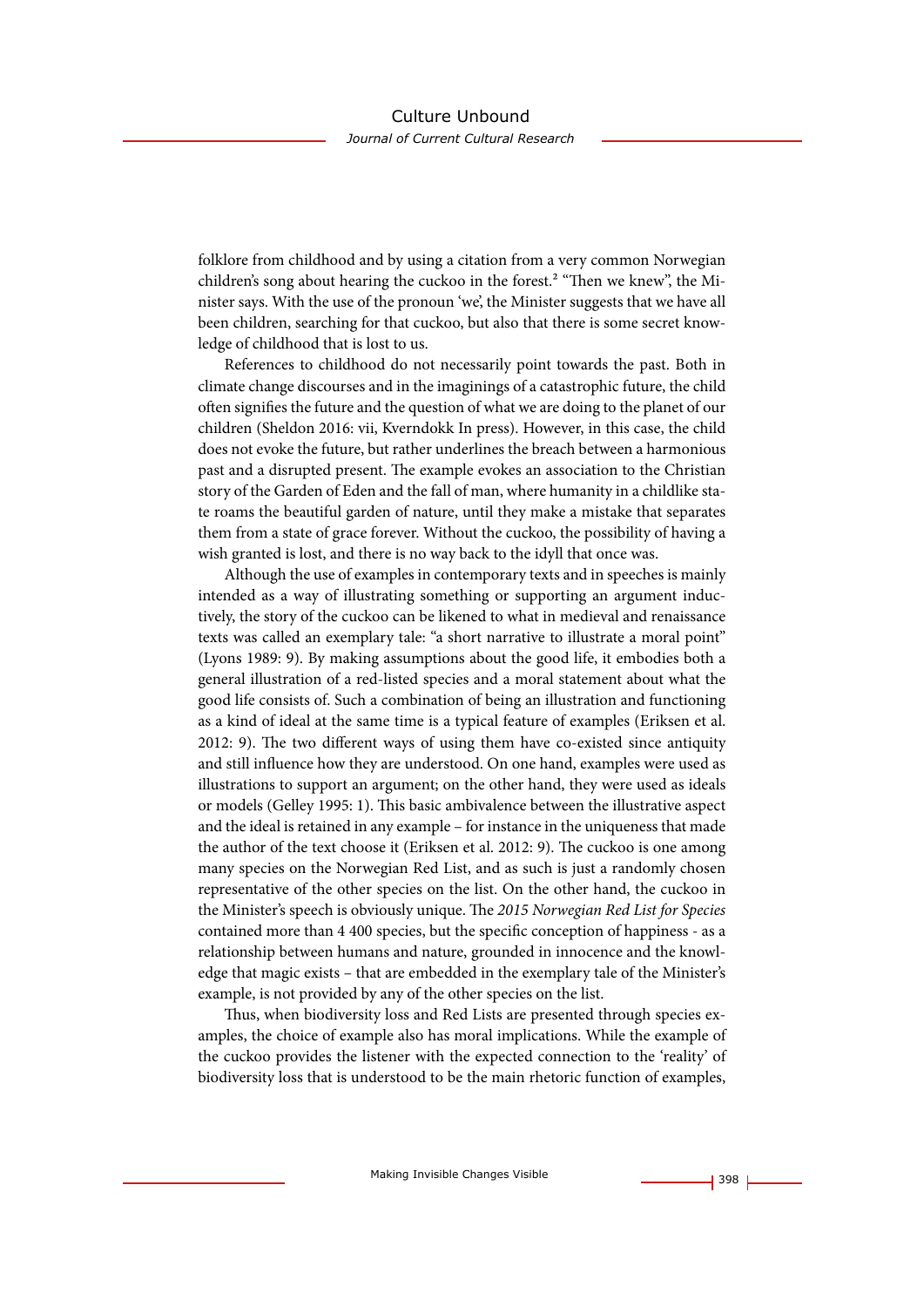## Culture Unbound

*Journal of Current Cultural Research*

it contains other features, linking it with innocence, the past, and the Garden of Eden. Although intended as an illustration of the Red List, the example of the cuckoo, through its inherent excess and its ambivalent status between illustration and ideal, brings forth the general trope of a time where humans lived in harmony with nature, implying that such harmony is good, but also that it is a thing of the past.

Through its excess, the example of the cuckoo also brings forth a view of what knowledge is. "Then we knew", says the Minister. The ones who know are the children, and what they know is that the cuckoo could help them get a wish granted. The idea of knowledge, is, however, also a large part of the context the speech places the story of the cuckoo and happiness within. After finishing the example with the information that the cuckoo seems to be in strong decline, possibly as a result of climate change, the Minister continues:

This is important knowledge. We need knowledge to make the right decisions. Since the Norwegian Biodiversity Information Centre was established in 2005, you have obtained, systematized, evaluated and communicated knowledge about the diversity of nature. You have delivered important knowledge throughout the period you have existed. Knowledge that forms the basis for decisions on how to manage nature. Thank you for the job you have done. (Sundtoft 2015)

The change from sensory experiences such as 'sunshine' and 'tingling' is sudden. The "then we knew" from the first paragraph of the speech is replaced with the more distant "important knowledge". The Minister addresses the staff at the Norwegian Biodiversity Information Centre and the work they have done directly, and recites the number of species that have been evaluated, the number of species that are considered threatened, and the number of experts that have done the assessments. The knowledge she refers to here is numerical, rather than traditional. It is systematized and evaluated. Still, there is a moral tone to the speech: "We need knowledge to make the right decisions", she says. The Minister does not say what these "right decisions" are, only that the Red List will provide an "important professional basis" in the work on the government's next White Paper on nature.

To focus on the struggle for scientific knowledge is a quite common way of presenting biodiversity loss, and has been so since the production of Red Lists started (see for instance Fisher et al. 1969: 20). Such a focus is based on the expectation that lack of knowledge can lead to the wrong measures, as well as difficulties in convincing policy makers to do something about the problem of biodiversity loss. Producing Red Lists have been considered an important way of countering such a lack, and in their 50<sup>th</sup> year anniversary publication, the international IUCN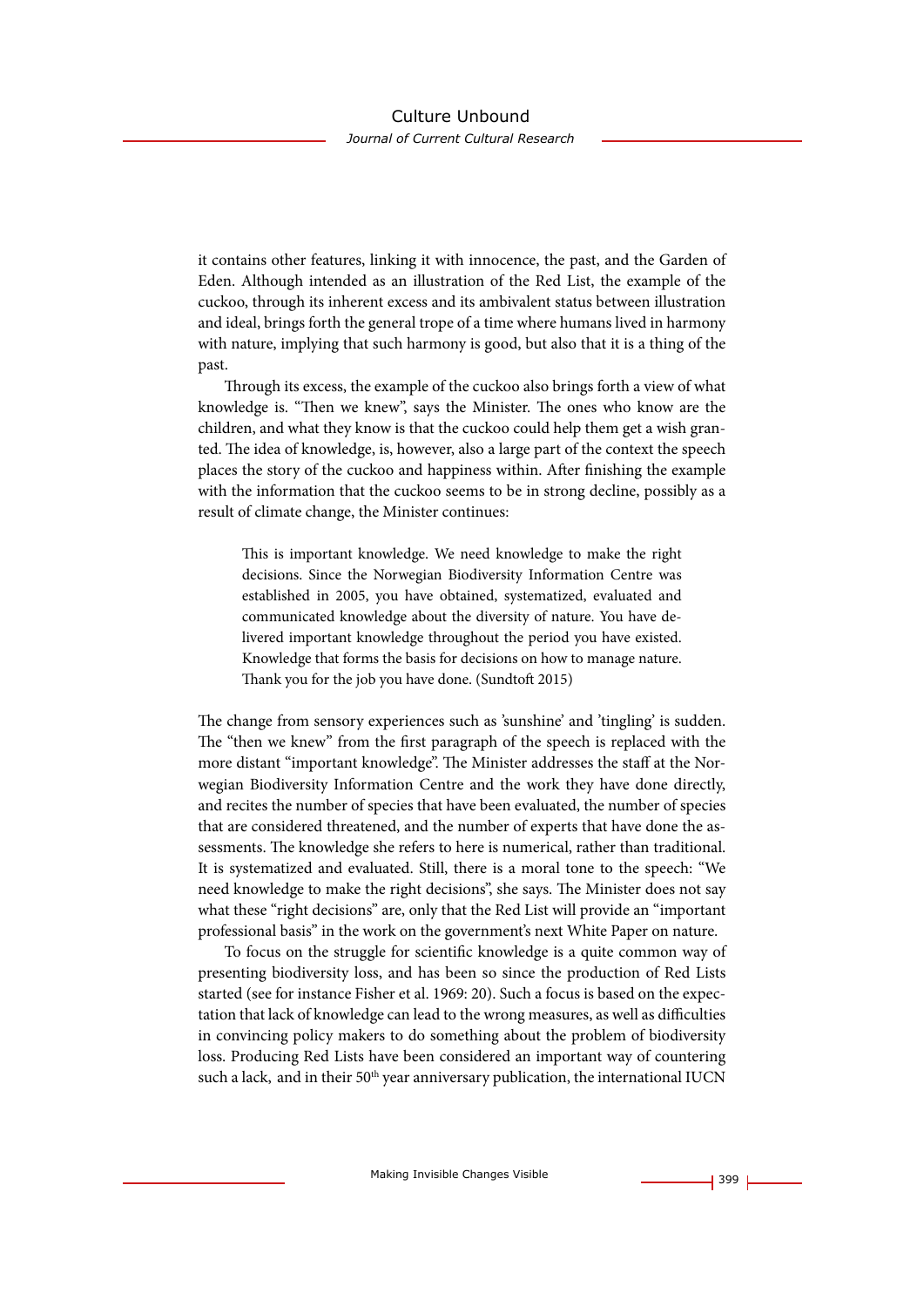Red List, for instance refer to the Red List as a "gold mine of knowledge" (Vincent & Noel 1966: Introduction, Smart et al. 2014: xxv). Ursula Heise, (2016: 76–78) has found traces of narratives of such epic struggles for scientific knowledge in species assessments from the IUCN Red List, as well as in fictional texts on biodiversity loss.

In this case, the switch from a unique example showing that nature and culture – as well as humans and other species – are entangled, to numeric knowledge seems at first to make an awkward combination. While the example presents a nostalgia for the past, and indicates that an innocent childhood is gone forever, the struggle for scientific knowledge points towards the future possibilities of science, and also seems to obscure the feeling of a connection with nature from the example. However, in parallel with the focus on science, there is a common environmental trope stating that there is an alternative knowledge, or wisdom, besides the scientific knowledge, important for making "the right decisions". This knowledge, or wisdom, is usually separated from (post-)modern societies either in time or space; it is held by, for instance, Stone Age people or by indigenous peoples (see for instance Fisher et al. 1969: 18–19, Whyte 2013, Whyte 2017). With the phrase, "Then we knew", the child in the example assumes a similar role. While the authorization of the knowledge held by indigenous peoples is often construed as a certain form of cultural authenticity and commemorates a lost cultural past (Ødemark 2015: 474), the child's knowledge is rather authorized by its psychological authenticity, its innocence. The child holds knowledge of the magic of nature, more similar to ancient wisdom than to scientific numbers. Thus, the example of the cuckoo and happiness is, in a way, also about knowledge. We need to know both what happiness is, and the scientific facts, to make the right decisions. Both the example and the scientific Red List provide knowledge that is necessary to grasp and relate to biodiversity loss.

## **Climate reductionism or not?**

There is only one animal used as example in the Minister of Climate and Environment's speech, and only one cause for biodiversity loss is mentioned in connection with the example. This cause is climate change. Since the Minister lets one example represent the whole Red List, the reality she links to through her exemplary narrative is a reality where not only biodiversity, but also the possibility of happiness and magic, are threatened mainly by climate change. The Minister's choice of example for her speech thus produced an implicit connection between the *2015 Norwegian Red List for Species* and climate change. However, other contributors to the mediation of the list made this connection more explicitly. WWF Norway was among the non-governmental environmental organizations that posted news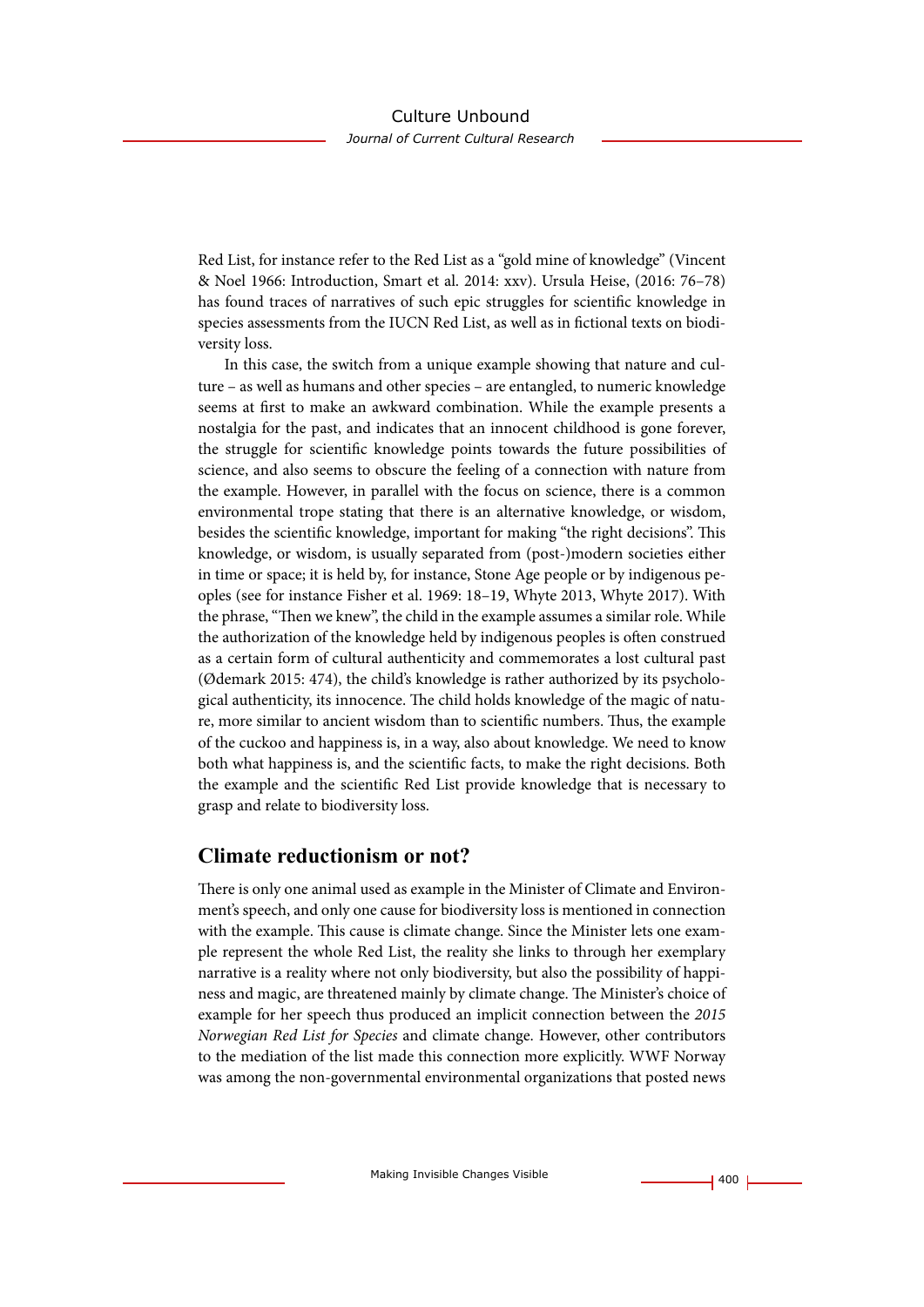articles on the *2015 Norwegian Red List for species* on the same day that the list was launched, and they openly activated climate change as the overarching story of the new Red List (WWF Norway 2015). The posting from WWF Norway was entitled "New Red List for Threatened Species – 172 Species in Norway are Threatened by Climate Change". The text started with the claim that "The number of species threatened by climate change in Norway is increasing rapidly. The mountain hare, ptarmigan, walrus, puffin, arctic fox and polar bear are all in trouble due to warmer weather, shows the new Norwegian Red List for species" (WWF Norway 2015). The text uses various examples to show the ways that species can be threatened by climate change: The puffin lacks food because of climate change, the mountain hare and ptarmigans need snow as camouflage because they are white in the winter, the walrus needs ice, and the glacier buttercup is threatened by rising temperatures in the mountains. Thus, the examples form a series, underscoring various ways in which climate change may lead to biodiversity loss. WWF Norway then combines the climate change threat with a call for "the world's leaders to take the consequences of the knowledge we have, ensure a global and ambitious climate agreement in Paris and save the nature in the Arctic" (WWF Norway 2015).

Although not part of the official launching of the *2015 Norwegian Red List for Species*, the strategy and examples of WWF Norway became influential in how the list was presented in Norwegian newspapers. The primary news agency in Norway, The Norwegian News Agency (Norsk Telegrambyrå, NTB), sent out several texts about the new Red List to Norwegian newspapers, and one of these texts was called "Climate Changes Threaten More Norwegian Species", and included a statement from the secretary general of WWF Norway. This was quite similar to the one in the posting from WWF Norway themselves:

– The new Red List tells about a changing nature. Near and dear species like the ptarmigan, mountain hare and cuckoo are exposed as the temperature rises, Nina Jensen, Secretary General of the environmental organization WWF Norway says. – Now the world's leaders must take the consequence of the knowledge we have and ensure a global and ambitious climate agreement in Paris, she adds. (Føli 2015)

The overarching story conveyed by these texts is that climate change is the reason that species go extinct, and that doing something about climate change is the way to prevent future extinctions. More than half of the 41 printed newspapers that published articles on the new Red List after it was released, mentioned climate change as a pressure on biodiversity, and the Secretary General of WWF Norway was quoted directly on relating the new Red List to climate change in seven of the newspaper articles. In six of these, she was also quoted on linking the Red List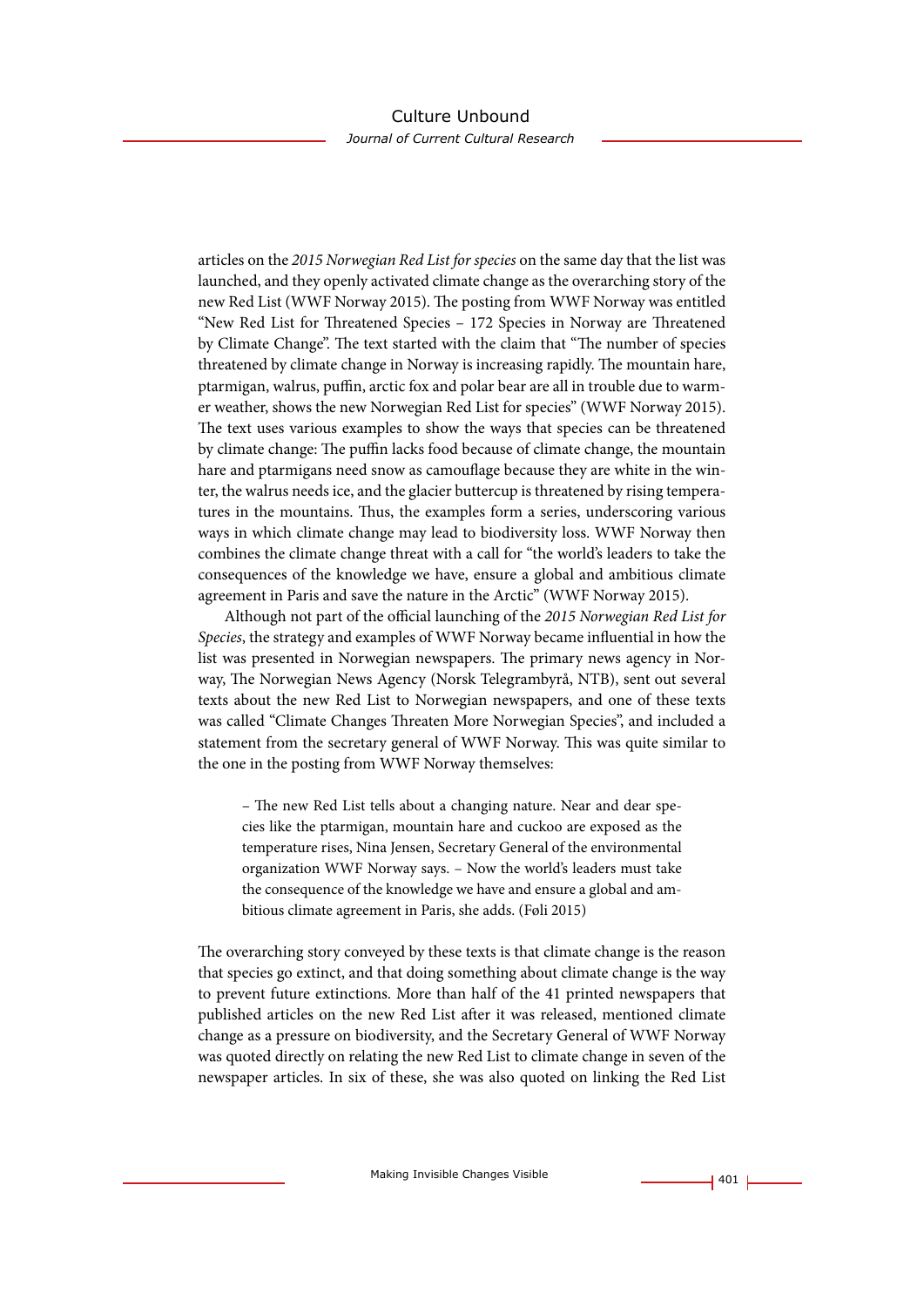with the need for a Paris agreement. Thus, the idea that biodiversity loss is caused by climate change filtered through into Norwegian mass media.

In several recent studies, media coverage of climate change has been shown to be systematically higher than media coverage of biodiversity loss under otherwise similar circumstances (Young et al. 2014, Legagneux et al. 2018). These differences have been attributed to various aspects of the two discourses. Zaccai & Adams (2012: 567), for instance, contend that climate change is better defined as a policy issue, and as a subject of daily concern for lay persons, that the measurement units of climate change science  $\left({\rm CO}_{\textrm{2}}\right)$  equivalents) are easier to understand; and to the fact that climate change is connected to an important strategic matter such as energy. Legagneux et al. (2018: 3), on the other hand, try to explain the discrepancy by pointing to the similarities between climate change and belief systems, the norm of balanced reporting being activated, and the fact that biodiversity loss is perceived as taking effect on a local scale, while climate change is perceived as global. They also bring up possible lag effects stemming from the fact that the IPCC (Intergovernmental Panel on Climate Change) is more than 20 years older and have more resources than the IPBES (Intergovernmental Science-Policy Platform on Biodiversity and Ecosystem Services). During recent years, when a number of studies have shown that climate change gets more media attention than biodiversity loss, several authors have argued that biodiversity loss should be embedded in a climate change discourse whenever possible, to increase public awareness and political interest in biodiversity loss as an environmental threat (Veríssimo et al. 2014, Legagneux et al. 2018). One might argue that WWF Norway follows this strategy, and that they embed the *2015 Norwegian Red List for Species* in a climate change discourse to increase the publicity of biodiversity loss. As their press release and statements influenced several of the newspapers either directly or through The Norwegian News Agency, one might also claim that the strategy worked. However, such a strategy has both advantages and drawbacks when it comes to the understanding of biodiversity loss that is conveyed to the public. Presenting biodiversity loss as closely connected with climate change helps envisage biodiversity loss as a global environmental problem, but at the same time gives the impression that climate-related measures aimed towards limiting future changes in global temperature, such as the Paris-agreement, will be enough to stop it. Although climate change is one of the drivers of biodiversity loss, and climate change and biodiversity loss are both environmental problems with a global reach, the two problems are still to a large degree in need of different measures. The Norwegian Biodiversity Information Centre states that changes in land use is a pressure on more than 90 percent of the threatened species on the *2015 Norwegian Red List for Species*, while climate change is a pressure on four percent of the threatened species (Norwegian Biodiversity Information Centre 2015). There is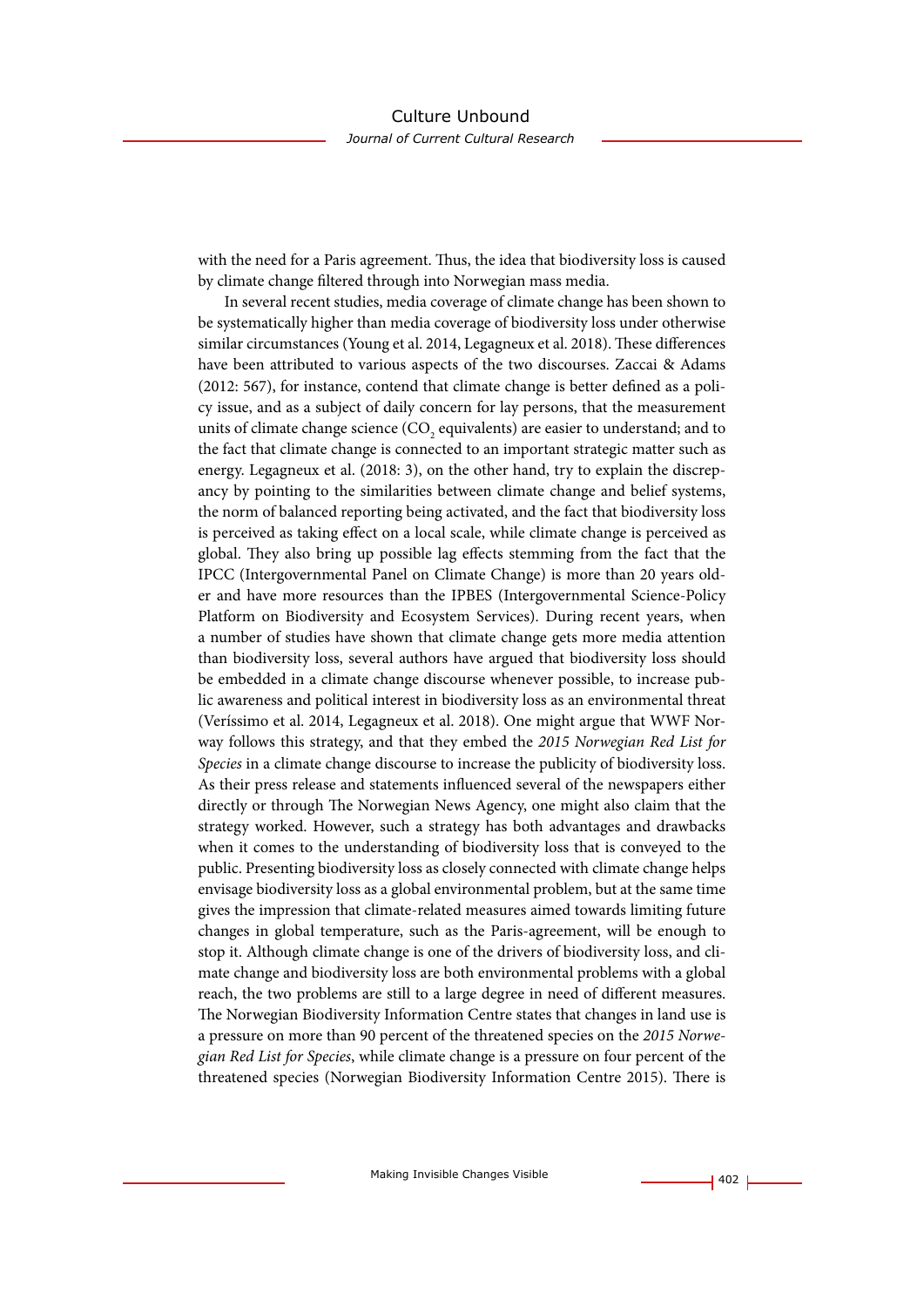also a fine line between trying to boost biodiversity loss by connecting it to climate change, and using a media event on biodiversity loss as a means to talk about climate change. The *2015 Norwegian Red List for Species* was launched less than two weeks before the 2015 United Nations Climate Change Conference (COP 21) in Paris, France, started.<sup>3</sup> It is possible to understand the focus on climate change in the texts from WWF Norway and NTB as a way of using the launching of the Red List as part of the run-up to COP 21, rather than as a media event in itself.

Although media strategies are important, mediation of biodiversity loss as part of climate change may also be the result of more unintentional understandings of biodiversity loss and future climate change. Mike Hulme (2011) has introduced the concept 'climate reductionism', describing a form of analysis or prediction where the interactions between climate, environment and society that creates the future, are reduced to one determining factor, namely climate. Hulme believes that this reductionist tendency is due to an epistemological slippage from climate modelling, and that predictive sciences with statistical models and prediction power have got hegemony because they are difficult to combine with predictions from the less quantitative sciences (Hulme 2011: 249). Like climate change science, the discourse on biodiversity loss has its own numerical and technological practices produced to render the future actionable (Anderson 2010, Braverman 2017: 134), which, to a certain degree, should make it resistant to the epistemological slippage described by Hulme. Still, although Red Lists and other lists of endangered species are based on extensive scientific criteria and guidelines, these are not as 'hard science' as climate change science, and the outcomes are lists and databases, rather than models, predictions, and scenarios.

The texts from WWF Norway and The Norwegian News Agency both bear some clear signs of climate reductionism. The only pressure presented with expectations for the future and in terms of change, is climate change. This is especially visible in this passage from The Norwegian News Agency:

The proportion of the threatened species that are negatively impacted by human induced changes in land use, is stable on as much as 90 %. Forestry, agriculture, drainage and regrowth have large consequences for a large number of plants and animals. However, the importance of climate change is expected to increase, since the temperature will probably continue to rise. In addition, climate changes might have been underestimated, since the species are evaluated over a period of ten years - which can be too short to capture gradual changes in temperature and rainfall. (Føli 2015)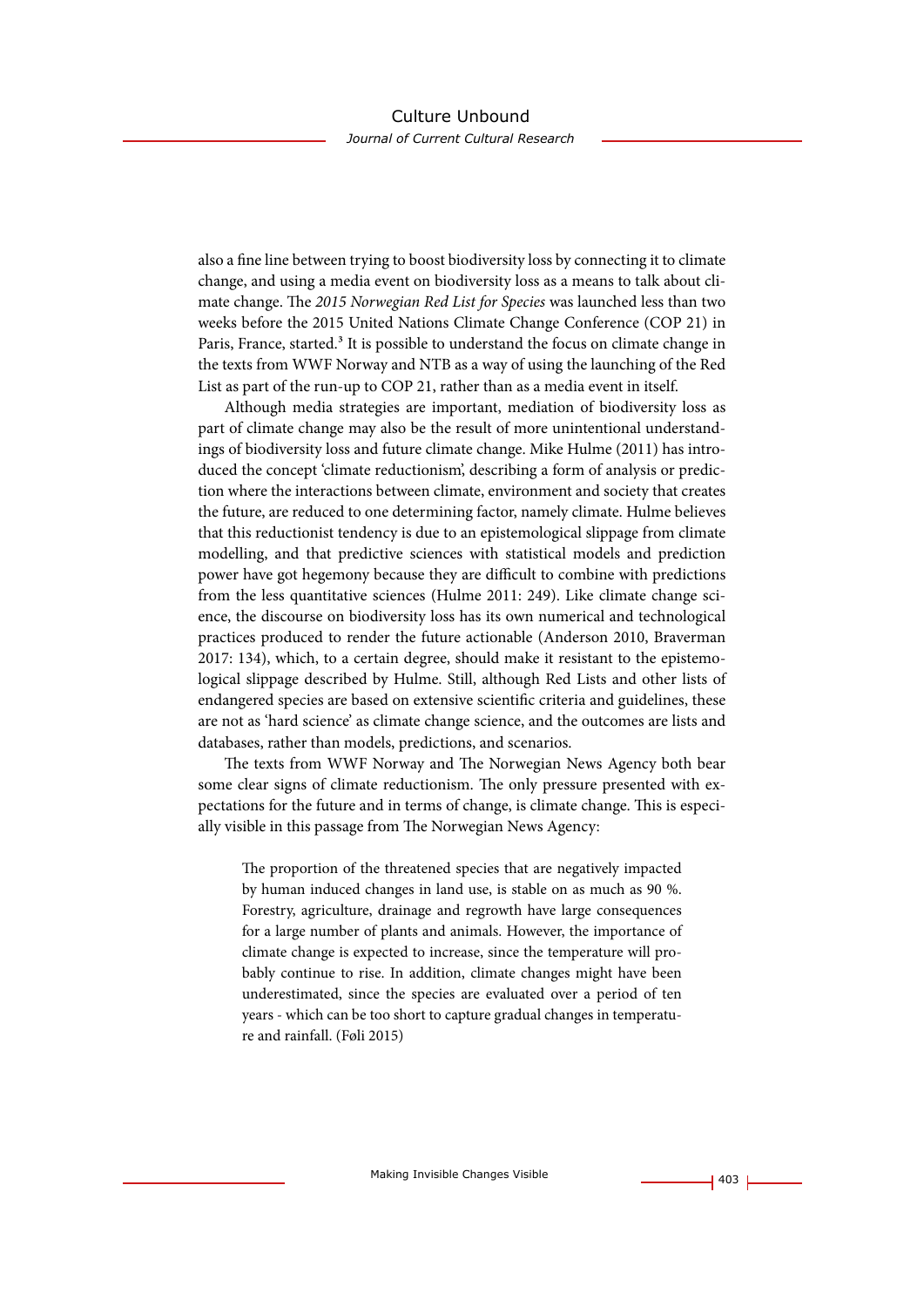While the impact from changes in land use is stable, climate change "is expected to increase". The possibility of climate change being underestimated is also mentioned. For the other pressures, neither their future, nor their possibility of underor overestimation are discussed. This is consistent with what Hulme claims about epistemological slippage from the fact that we have more statistical and scientifically modelled knowledge of future climate change than of future changes in land use or in pollution (Mazor et al. 2018: 1071).

However, the decision of whether to use redlisted animals as examples, and if so, of which species to use, is also an important way of reducing the future to climate change, either consciously or unconsciously. The Minister of Climate and Environment used only one example in her speech, the cuckoo. Later in her speech, she mentioned that the category "changes in land use" is "by far the largest negative impact factor for species in Norway", but this statement was neither accompanied by an exemplary narrative, nor with any mention of specific species threatened by changes in land use. As examples provide both a way of pointing outside the discourse and function as representatives of the other species on the Red List, the cuckoo threatened by climate change enforce the conception of climate change as the cause of biodiversity loss. At the same time it serves to downplay the importance of other pressures, such as changes in land use, that are not presented through examples. Like the Minister of Climate and Environment, WWF Norway states that changes in land use is the biggest threat to Norwegian species. But while the various effects of climate change are presented through examples of species suffering from these, there are no examples of species threatened by changes in land use – and thereby no exemplary narratives or indication of how changes in land use may threaten human relationships with nature. In a similar fashion, The Norwegian News Agency included no species examples in their general text on the Red List, while in the text on climate change several examples were included. Even when species such as elm and ash, which are not threatened by climate change but by new diseases, were used as examples, climate change was presented as the cause of such new diseases: "expected to grow worse, since many new species can settle in Norway when it becomes warmer" (Føli 2015). Through the examples, therefore, it is not only the future that is reduced to climate change. Environmental problem such as biodiversity loss and the transfer of new diseases are turned into effects of climate change rather than separate, but connected, problems. To let all the examples in a text point to climate change is a powerful way of defining the outside world, and as such reduce it.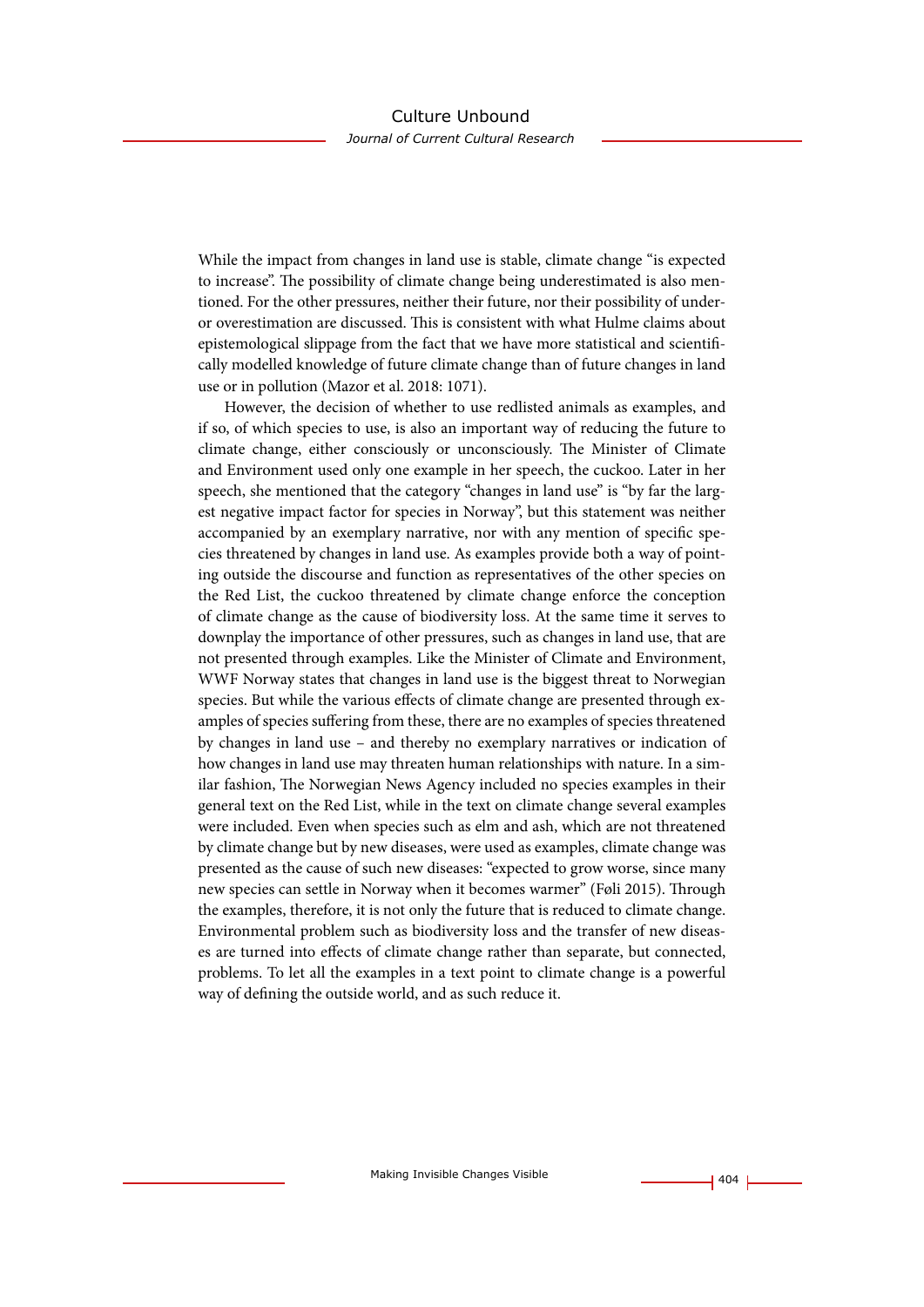## **A closed tale – and an open one: ptarmigans all over**

"To make an example of an object is to account for only one limited aspect of that object," John Lyons writes (1989: 34). In her speech, the Minister's exemplary tale of the cuckoo presents one relationship between the cuckoo and humans, limiting the cuckoo to its role as a granter of wishes. However, this is only effective insofar as the reader or audience does not bring in his or her own knowledge and associations. The cuckoo is connected to a large number of traditional beliefs, folk medicine, omens and magic in various cultures, that the reader or audience might be aware of, and draw into the story by association (Tillhagen 1978: 157). Although there is magic in the story of the cuckoo as a granter of wishes, the magic connected with the cuckoo in folklore is more often negative or dangerous, representing the bird as a sign of death or sorrow, or with the ability to bewitch people (Tillhagen 1978: 157–177, Kostveit 2000: 47–48). In some places, hearing the first cuckoo in spring before breakfast meant that accident and illness would strike for the rest of the year, while in other places hearing the cuckoo crow before the trees had budded meant that many unwed women would become pregnant (Kostveit 2000: 47, 34).

The way the Minister presents the cuckoo as an example also leaves out possible relationships between the cuckoo and other species. For instance, there is a close, parasitic relationship between the cuckoo and the meadow pipit (*Anthus pratensis*). In Norway, the majority of cuckoos lay their eggs in the nests of meadow pipits, making the meadow pipits nurture the cuckoo chicks instead of their own (Artsdatabanken 2015a). One of the reasons why the cuckoo has entered the *Norwegian Red List for Species* is because that relationship is changing. The meadow pipit, which is a short distance migrator, has started to migrate earlier in the spring due to higher temperatures, thus, laying its eggs earlier. The cuckoo, as a long-distance migrator, spends the winter in North Africa, and its timing is not sensitive to the rise in spring temperatures in Northern Europe. It still migrates at the same time each year, and more and more often, the meadow pipit's eggs have already hatched when the cuckoo arrives. Good for the meadow pipit, whose offspring survive, bad for the cuckoo. The meadow pipit is not on the *2015 Norwegian Red List for Species*, but has been placed on both the Swedish Red List and on the global IUCN Red List, where it is categorized as near threatened (ArtDatabanken 2015, Artsdatabanken 2015b, Birdlife International 2018). As such, the cuckoo and the meadow pipit are both in decline. However, of the two, only the cuckoo can be used as an example of the *2015 Norwegian Red List for Species* and Norwegian biodiversity loss. Placing a species on a Red List is in itself an action that influences existing relationships between humans and other species, and produces new ones. However, the cuckoo example involves changing human interpretations of the relationships between birds as well. Implicitly, the Minister of Climate and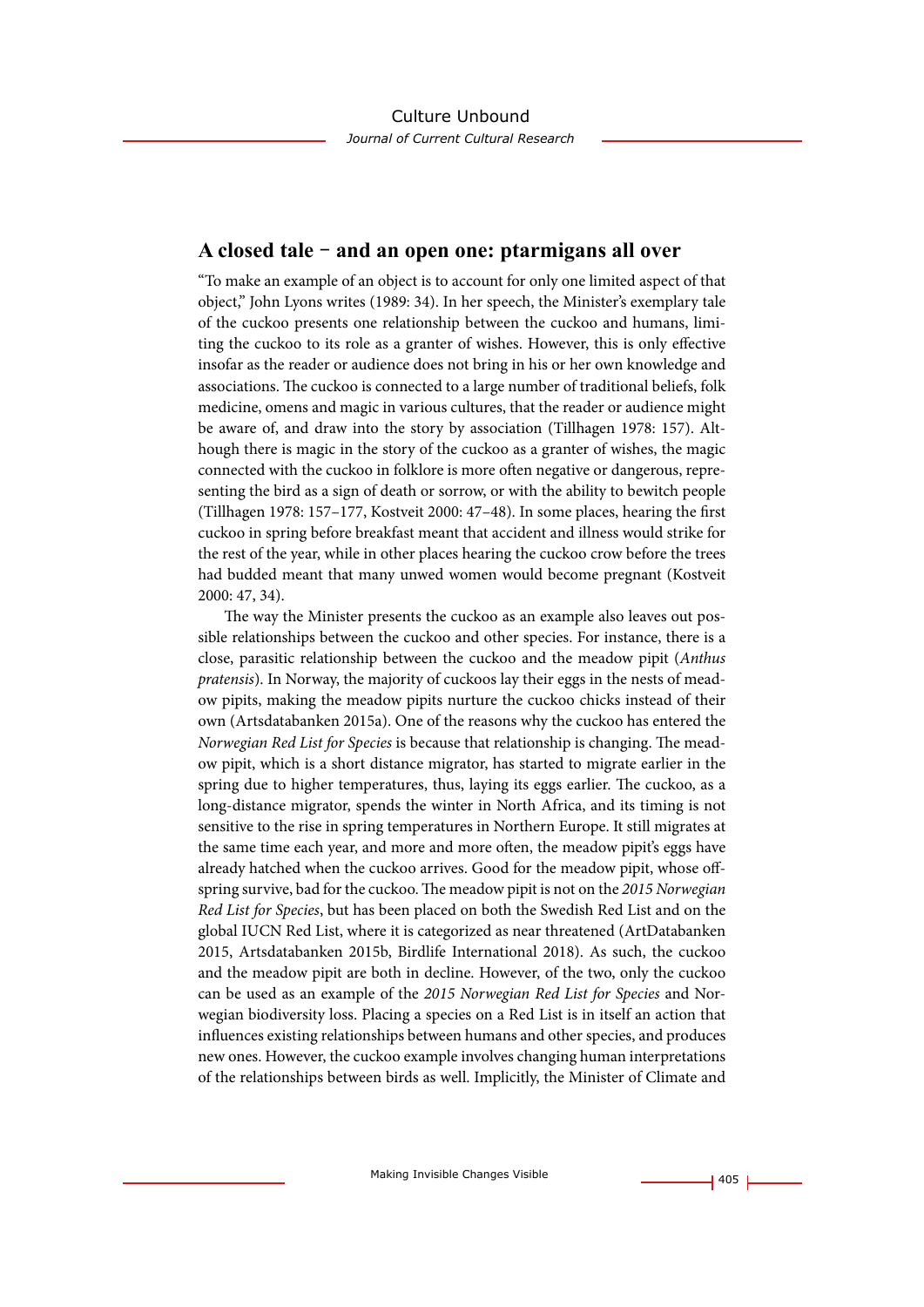Environment needs the meadow pipit to host cuckoo eggs in its nest to uphold the magic of her childhood. Thus, to a reader or audience knowing something about the Red List status of meadow pipits in other countries, the Minister's example might instead serve as a reminder of the fact that national Red Lists, although produced as scientifically and objectively as possible, have limitations in scale, and also consequences for the species that are not included.

Despite the number of possible relationships between humans and animals, animals and animals, and humans and climate change that the cuckoo invites, very few, other than the Minister of Climate and Environment, used it as an example when writing about the *2015 Norwegian Red List for Species*. The Secretary General of WWF Norway mentioned it in a series with ptarmigan and mountain hare as examples of species threatened by climate change, and this series was repeated in one local newspaper, but otherwise there was no mention of the cuckoo. Instead, the most commonly used examples from the *2015 Norwegian Red List for Species* were ptarmigans (*Lagopus muta* and *Lagopus lagopus*), which are mentioned in 20 of the 42 newspaper articles, lynx (*Lynx lynx*) which is mentioned in twelve of the articles, and mountain hare (*Lepus timidus*) which is mentioned in ten. The Norwegian Red List was also, in several cases, presented only through numbers. Seven of the newspapers used no examples of species at all. This was also the case in the press release from the Norwegian Biodiversity Information Centre, which presented the *2015 Norwegian Red List for Species* through more than 60 different numbers and percentages, but mentioned no specific animal or plant, nor any specific measures.4

The exemplary narratives, of which the ptarmigans are part, vary from newspaper to newspaper. In some articles, ptarmigans are a part of the longer series of red-listed species. This is the case in the texts from WWF Norway and The Norwegian News Agency, where the series points to climate change and the importance of a global agreement. It is also the case in a release from another Norwegian NGO, Friends of the Earth Norway (Naturvernforbundet). Their text, entitled "Climate and Changes in Land Use in Deadly Interaction" contains a large number of examples of animals from the Norwegian Red List:

Well known bird species such as the willow ptarmigan and rock ptarmigan, the bluethroat, yellowhammer, common house martin, and eider duck are now on the 2015 Red List. Species such as the northern lapwing, common guillemot and puffin are retaining their status as endangered, while, for example, the hen harrier has had its status reduced to endangered. (Ødegaard 2015)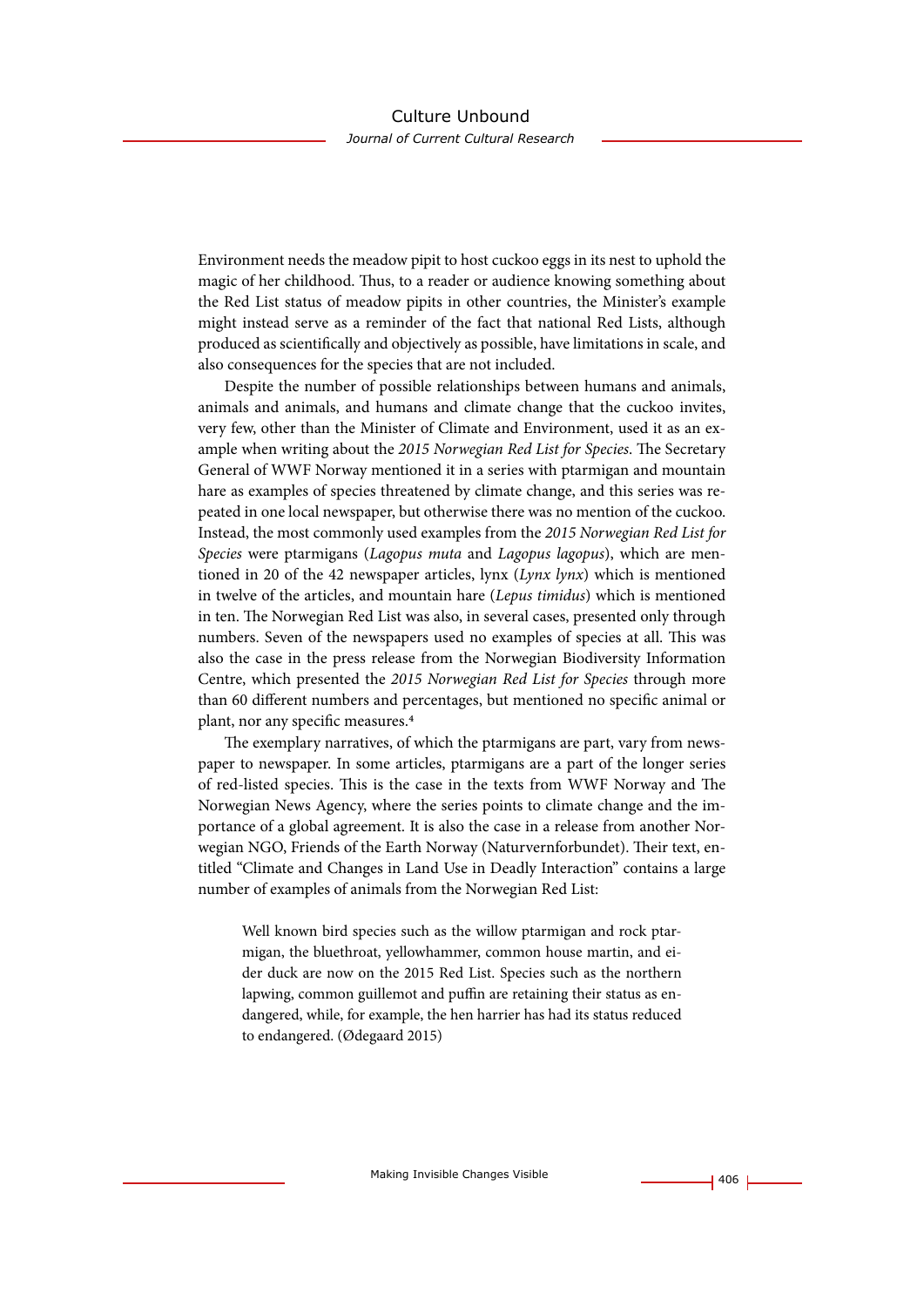Here, the ptarmigans are part of a group of species that are new to the list, indicating that the problem of biodiversity loss is increasing. Friends of the Earth Norway were cited in eleven newspaper articles. Three of these articles were based closely on the text from their web site. These articles were easily recognizable on their long list of bird examples, mentioning ptarmigans, bluethroat, yellowhammer, common house martin, eider duck and so on (Trønder-Avisa 2015, Theodorsen 2015, Haug 2015). Eight articles used the lynx as example, and presented the Red List through a short interview with a representative from Friends of the Earth Norway stating that the hunting of red-listed species must stop (see for instance Romsbotn 2015).

In the *2015 Norwegian Red List for Species*, three reasons for the decline of the two Norwegian ptarmigan species, willow ptarmigan and rock ptarmigan, are listed: climatic changes, predators and hunting (Artsdatabanken 2015c, 2015d). Articles where ptarmigans are presented as the single example from the *2015 Norwegian Red List for Species*, mostly combine the presentation of the list with discussions on recreational hunting of ptarmigans and management consequences of red-listing the two ptarmigan species (see for instance Dokka 2015, Hallingdølen 2015, Sandholm 2015, Severinsen 2015, Sortlandsavisa 2015). This is not surprising considering that recreational hunting of ptarmigans is widespread in Norway. During the 2016/2017 hunting season, 46 000 persons hunted ptarmigans in Norway, while 28 700 persons reported felling one or more ptarmigans (Steinset & Rundtom 2017).

In one article, entitled "Redlisted and huntable (Rødlista og jaktbar)", in the local paper Troms Folkeblad, a representative from Statskog, the state enterprise responsible for managing state forests and mountain areas, is interviewed (Dokka 2015). He emphasises that climate change and predators are the real problems for the ptarmigans, not recreational hunting. "[W]e expect that climate is one of the main causes", the representative says. "It is very easy to say that these [the decline in ptarmigan populations] are side effects you get because of hunting. But it is dangerous to blame hunting for this decline". On the surface, this article uses the ptarmigan as an example to promote a story of biodiversity loss and climate change similar to the one in the texts from WWF Norway and The Norwegian News Agency. However, although presented through the same species example, the relationship between humans and nature in the examples are very different. In the texts from WWF Norway and The Norwegian News Agency, the ptarmigans are signs of climate change, vulnerable, and therefore our responsibility to protect. In Troms Folkeblad, the ptarmigans are prey and the humans are hunters. Here, ptarmigans represent a service provided by nature, a service that is now in danger of being discontinued. Thus, the global scopes of biodiversity loss and climate change seem distant, almost irrelevant in this article, compared to the possible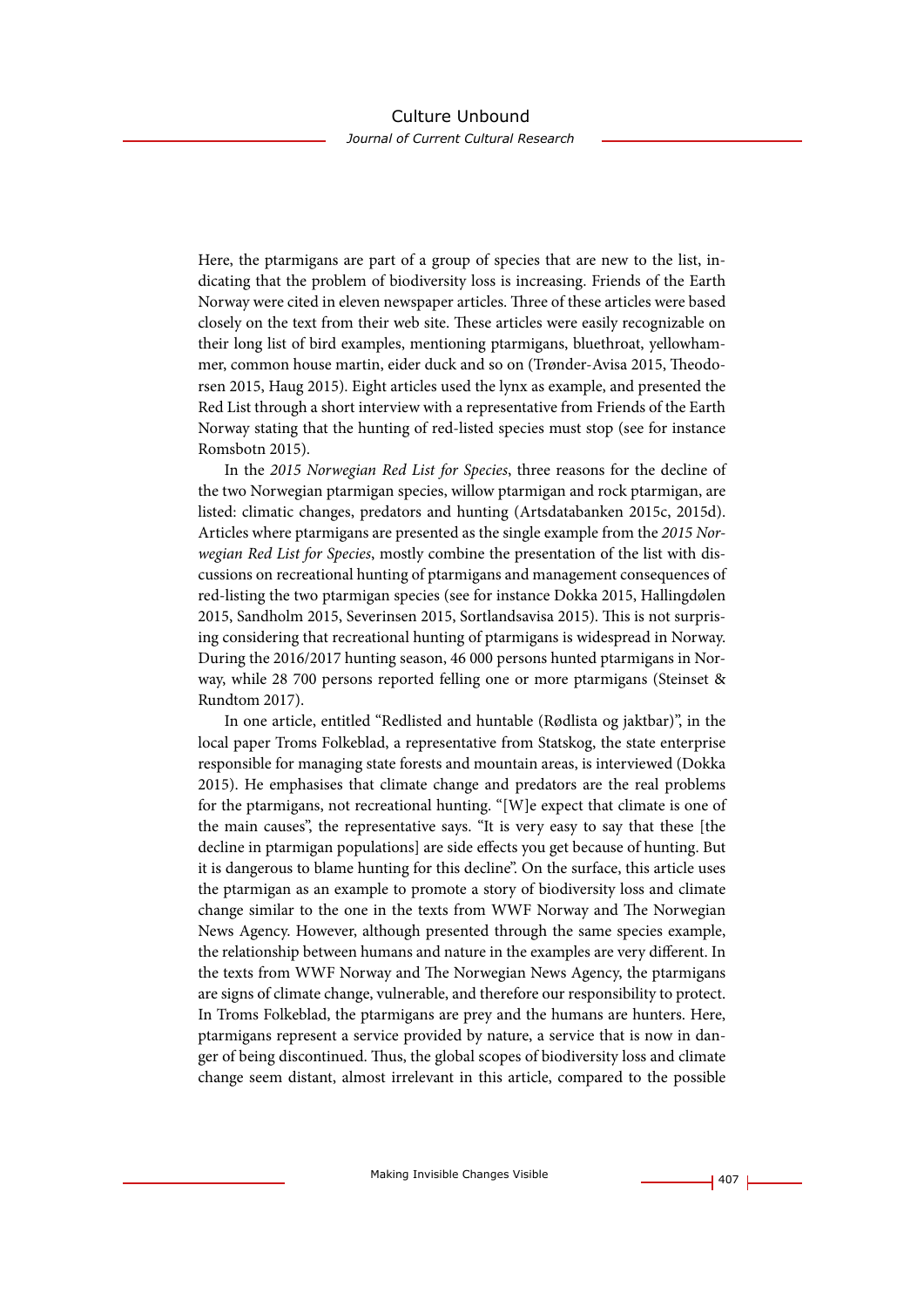effects on upcoming ptarmigan hunts. The placing of the ptarmigans on the *2015 Norwegian Red List for Species* indicate a danger of extinction for the ptarmigans, but it is first and foremost perceived as a threat to Norwegian hunting traditions.

Troms Folkeblad is a local newspaper, and the local scope is expressed in a discussion of the difference between local abundance of ptarmigans and the national scope of the Norwegian Red List. The temporal perspectives are also short term. The article does not concern itself with a distant future, where ptarmigans may be extinct, but rather focuses on upcoming seasons.

Presenting something as local, and as part of local practices, increases people's understanding of biodiversity loss as being close to them and their daily lives. References to traditional hunting practices, folklore and childhood experiences are ways of activating feelings and interest. Thus, it is significant that the three species most commonly used as examples in the newspaper articles on the *2015 Norwegian Red List for Species* were species that are subjected to hunting in Norway; ptarmigans and mountain hares through recreational hunting, and the lynx because it kills livestock and domestic reindeer, and are therefore species that many Norwegians relate to in one way or another. At the same time, these practices and experiences are always local in their scope, and as such undermine the understanding of biodiversity loss as part of a global problem. Ptarmigan populations are not even considered on the national level in most of the local newspapers, but as local populations calling for local management strategies. As ptarmigans are only categorized as 'near threatened' on the Red List, and are still a common sight in many parts of Norway, it might be difficult to unite them with the conception of a species on the verge of extinction.

Since the ptarmigans are particular instances of both global climate change and local hunting traditions, and are able to function as examples of both, the articles in these local papers have to juggle and combine the various ideas and spatial scales of biodiversity loss, climate change, hunting traditions, and nature management. As an example, the ptarmigan becomes a focal point for several different conceptions of nature, producing slightly differing stories in different newspapers. As Legagneux et al. (2018) have argued, disagreement and the norm of balanced reporting has contributed to the media coverage of climate change. Therefore, presenting biodiversity loss through examples of species that matter enough to people that they are willing to disagree about them, seems to be a good idea if one wants to be read – whether one is an environmental NGO or a local newspaper.

The ptarmigans are used as examples of global climate change, of birds, of hunting traditions, and of the necessity of local management. They are discussed in web postings by environmental NGOs and presented in national and local newspapers, and although the examples change and turn the biodiversity discourse along the way, they, at least, evoke interest in the *2015 Norwegian Red List*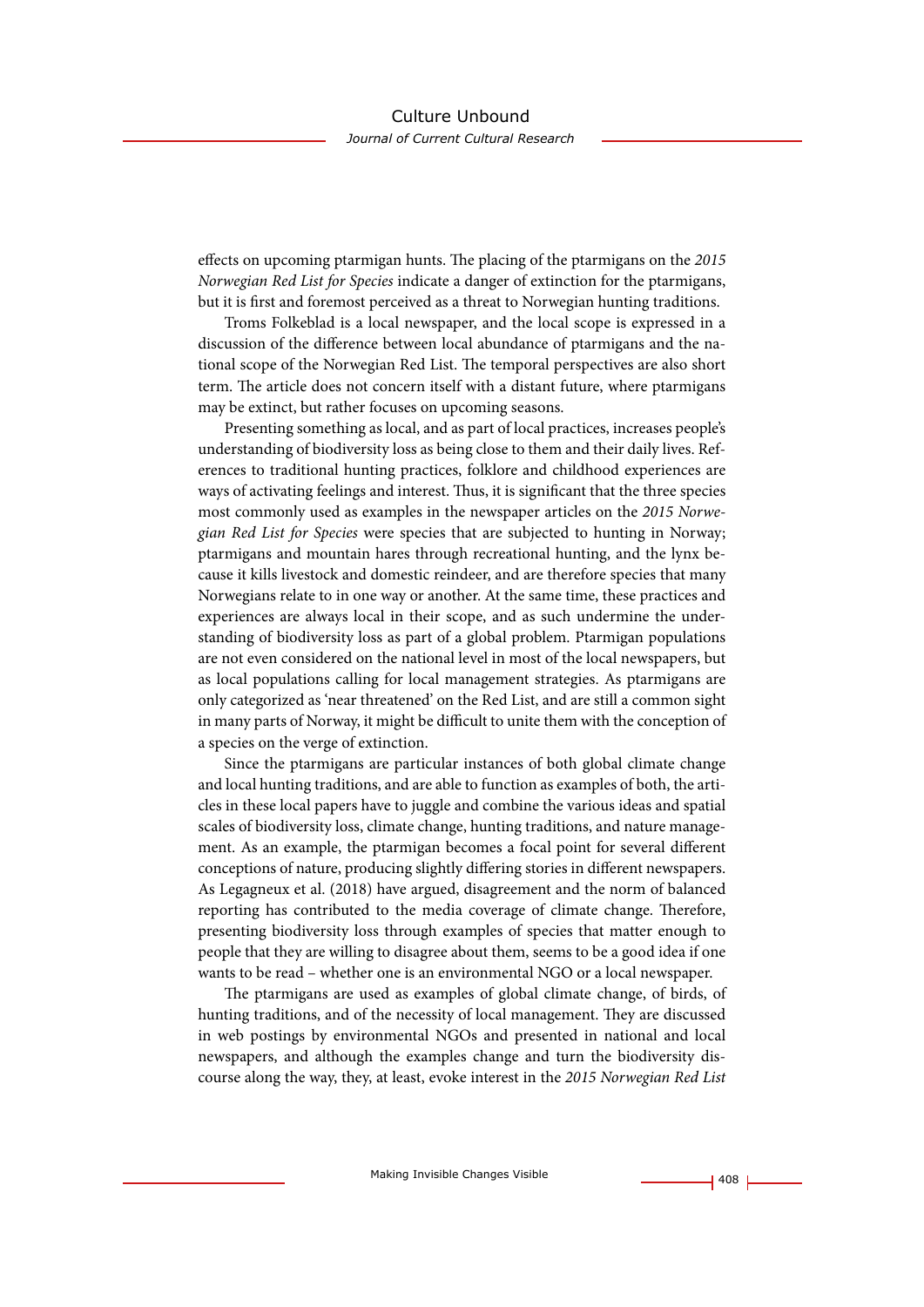*for Species*. The cuckoo, on the other hand, is not widespread in the material. One important explanation is probably that the cuckoo is of little or no economic value, and that the threats to the species are relatively unspecific. There are no controversial political measures that should or should not be taken, except for climate change measures, which in Norway are largely decided on through cross-party settlements (Båtstrand 2014). Although the cuckoo is connected to human life through various magical practices, these practices do not have direct political implications, neither do they have a large place in the daily lives of most Norwegian newspaper-readers.

Although Zaccai & Adams (2012) and Legagneux et al. (2018) studied differences in media coverage between climate change and biodiversity, many of the differences they point out between the two discourses can also be seen among the examples in this study – where some species from the Red List get a lot more media coverage than others. The species that are reproduced as examples in various mass media are species that are of daily concern, that are connected to political matters, and that are subject to controversial measures with economic consequences or to public skepticism. However, the fact that examples contain excess information that will always, to a certain degree, be in conflict with the general rule they are supposed to support, presents a danger to the author who wants to make a certain point without being drawn into any controversy. The Minister of Climate and Environment might have chosen the cuckoo as an example because it is uncontroversial, and as such is less likely to be used in new and unexpected ways. The consequence, however, was that her example was not used by anyone else.

## **Making biodiversity loss visible**

This close reading of some of the examples of animals that were used in connection with the *2015 Norwegian Red List for Species* shows that both the choice of species and, more specifically, which of the species' many relationships to portray as part of the exemplary narrative, is crucial to the conceptions of biodiversity loss and of nature that are conveyed to the public. The Minister of Climate and Environment's example of the cuckoo portrays biodiversity loss through breaches and bonds between past and present, childhood and adulthood, and between humans and nature. While Doyle (2011: 3) has criticized the use of nature in the mediation of climate change, for making climate change an environmental issue as opposed to an issue concerning humans and culture, and thus distant and difficult to engage with, this example shows that animal examples can just as well highlight the cultural consequences of an environmental problem as the natural consequences.

Through their way of both exceeding and reducing the general statement they are meant to illustrate, the examples do not only make biodiversity loss visible.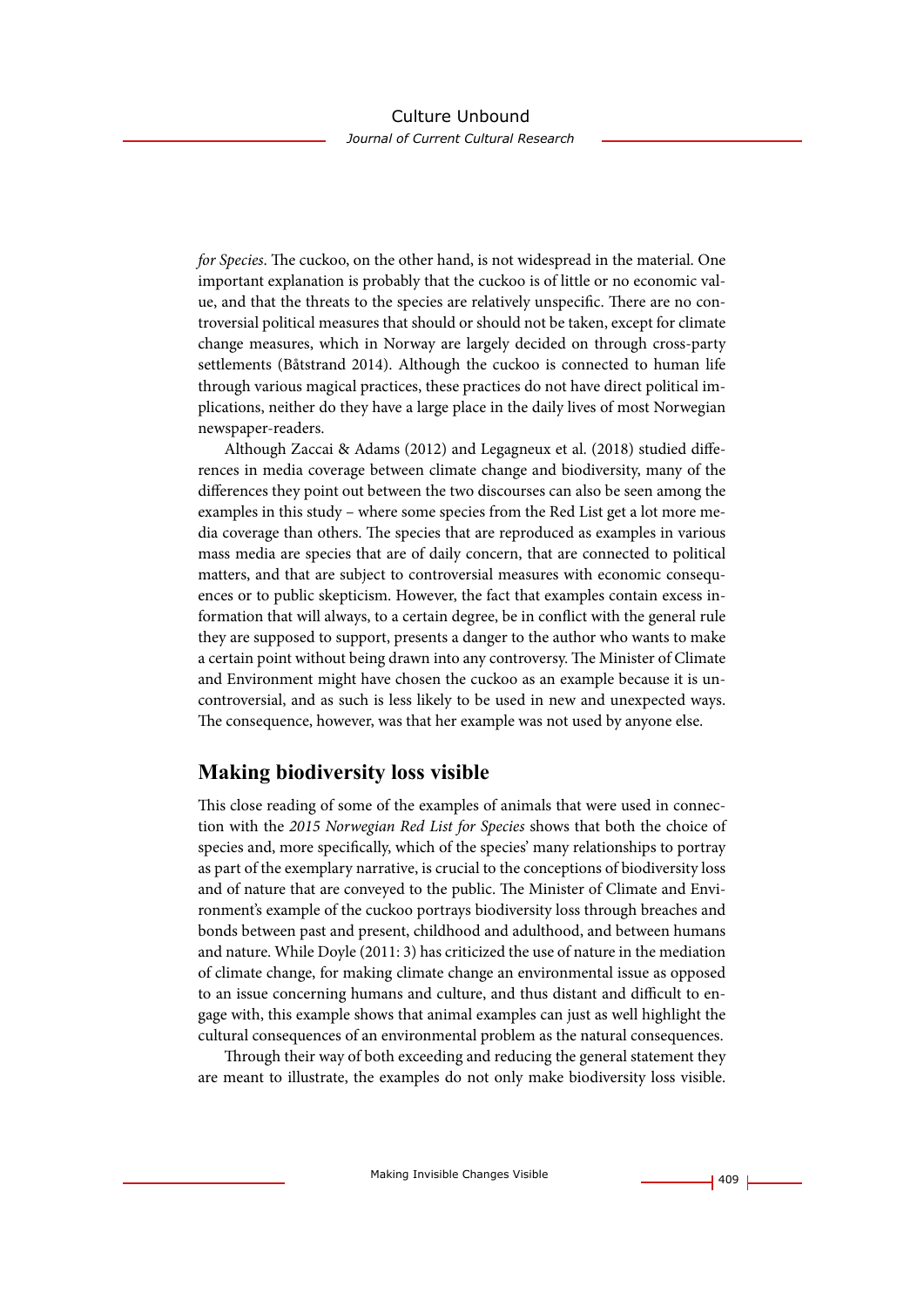While bringing some ideas about biodiversity loss to the foreground, they at the same time obscure others. The Minister's example conveys the notion of a lost paradise, but mostly ignores the future. It also makes biodiversity loss seem national or local. The story of springtime and cuckoo folklore is limited both temporally and geographically. The exemplary tales used by WWF Norway and The Norwegian News Agency, on the other hand, are global and political in scope, turning biodiversity loss into global climate change, with the Paris Agreement as the solution to the problem. They point toward biodiversity loss as a future effect of climate change. However, their examples hide present pressures on biodiversity, such as changes in land use, and fail to activate specific relationships between humans and endangered species, or show the direct effects of biodiversity loss on human practices. The large number of newspapers choosing exemplary narratives that connected biodiversity loss with hunting stressed the short term and local effects of the Red List on hunting management, related biodiversity loss closely to human practices, and presented nature in a resource perspective. The local and short term perspective of the exemplary tales, however, obscured the global aspects and longer temporalities that are usually present in the idea of a massive biodiversity loss, as well as a less anthropocentric view of nature.

The Minister of Climate and Environment and her cuckoo did not seem to play any significant role in the way biodiversity loss was presented in Norwegian mass media. The environmental NGOs, however, played a very important role in providing both example species and exemplary narratives for the journalists to use. The newspapers' reproduction of animal examples from the environmental organizations highlights a certain degree of 'churnalism' in the Norwegian public. However, although the most commonly used examples of red-listed species in the newspaper articles were ptarmigans - an example that was used by the WWF Norway as an example of a species threatened by climate change - the ptarmigans did not stay the same throughout the material. Ptarmigans were used as examples of both newcomers, hunted species, and bad management, and as such they rather offered the excess necessary for the authors of newspapers articles to create what they considered the most relevant exemplary narratives, producing their own local stories and turning the biodiversity discourse in different directions - often incorporating several conceptions of biodiversity into a single newspaper article: From dear and vulnerable species that have to be protected, to biodiversity as a resource for human harvesting, and from global climate change to local management.

The case of the *2015 Norwegian Red List for Species* shows that examples bring other types of knowledge into the discourse on biodiversity loss, than the numerical knowledge present in the Red List itself. In the Minister of Climate and Environment's speech, the need for knowledge was stated explicitly, and although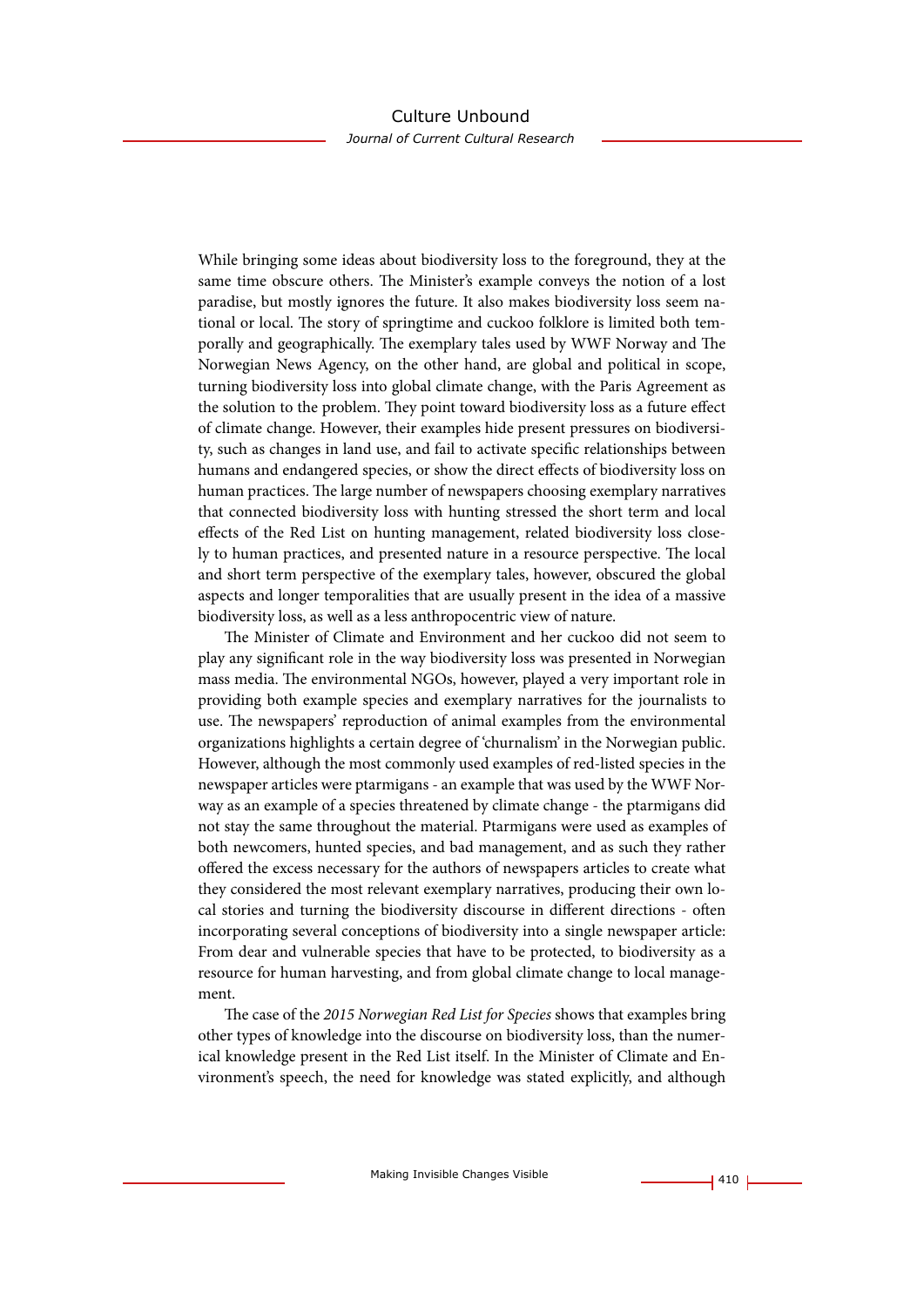the focus on knowledge in the speech was probably meant as a reference to the work that had been done in compiling the Red List, and the large number of species that had been evaluated, it still highlighted the fact that her example of the cuckoo produced another kind of knowledge necessary for biodiversity loss to be made visible - a knowledge that is not possible to provide through numbers. It is probably correct that climate change is better defined as a policy issue than biodiversity loss, and as such is easier to communicate. Still, there seem to be numerous possibilities of communicating biodiversity loss through examples in ways that makes the problem real and relatable to people. For instance, by using species examples to combine the global and the local, wisdom and knowledge, nostalgia for the past, and hope for the future. The essential point is just choosing the right example.

**Marit Ruge Bjærke** is a postdoctoral research fellow in Cultural Studies at the Department of Archaeology, History, Cultural Studies and Religion, University of Bergen. Her research interests lie within the environmental humanities, with a focus on biodiversity loss and climate change. Bjærke is currently part of the research project 'The Future is Now: Temporality and exemplarity in climate change discourses'. E-mail: [marit.r.bjerke@uib.no](mailto:marit.r.bjerke@uib.no)

#### **Acknowledgements**

I acknowledge support from the Research Council of Norway to The Future is Now - Temporality and exemplarity in climate change discourses, project number 268094. I would like to thank Senior Advisor Snorre Henriksen at the Norwegian Biodiversity Information Centre for valuable information on the launching of the 2015 Norwegian Red List for Species. I would also like to thank Anne Eriksen, Kyrre Kverndokk, Henrik H. Svensen, John Ødemark, Lone Ree Milkær, Camilla Asplund Ingemark, Diane Goldstein, and Hall Bjørnstad for stimulating discussions about climate change exemplarity.

## **Notes**

<sup>1</sup>The first IUCN Red Lists were published in 1964. The first Norwegian Red List based on IUCN criteria was published in 2006. However, Norwegian Red Lists based on other sets of criteria than those of IUCN have existed since 1984. See Norwegian Environment Agency, *Truede arter [Threatened species]*: [http://www.miljostatus.no/](http://www.miljostatus.no/Tema/Naturmangfold/Arter/Truede-arter/) [Tema/Naturmangfold/Arter/Truede-arter/](http://www.miljostatus.no/Tema/Naturmangfold/Arter/Truede-arter/) (accessed 16/2/2018).

<sup>2</sup>The citation "from the hillside a cuckoo saying cuckoo" is from the Norwegian children's song "I Went for a Walk on the Trail", where the first verse goes like this: "I went for a walk on the trail, seeking the calm of the forest. Then I heard from the hillside,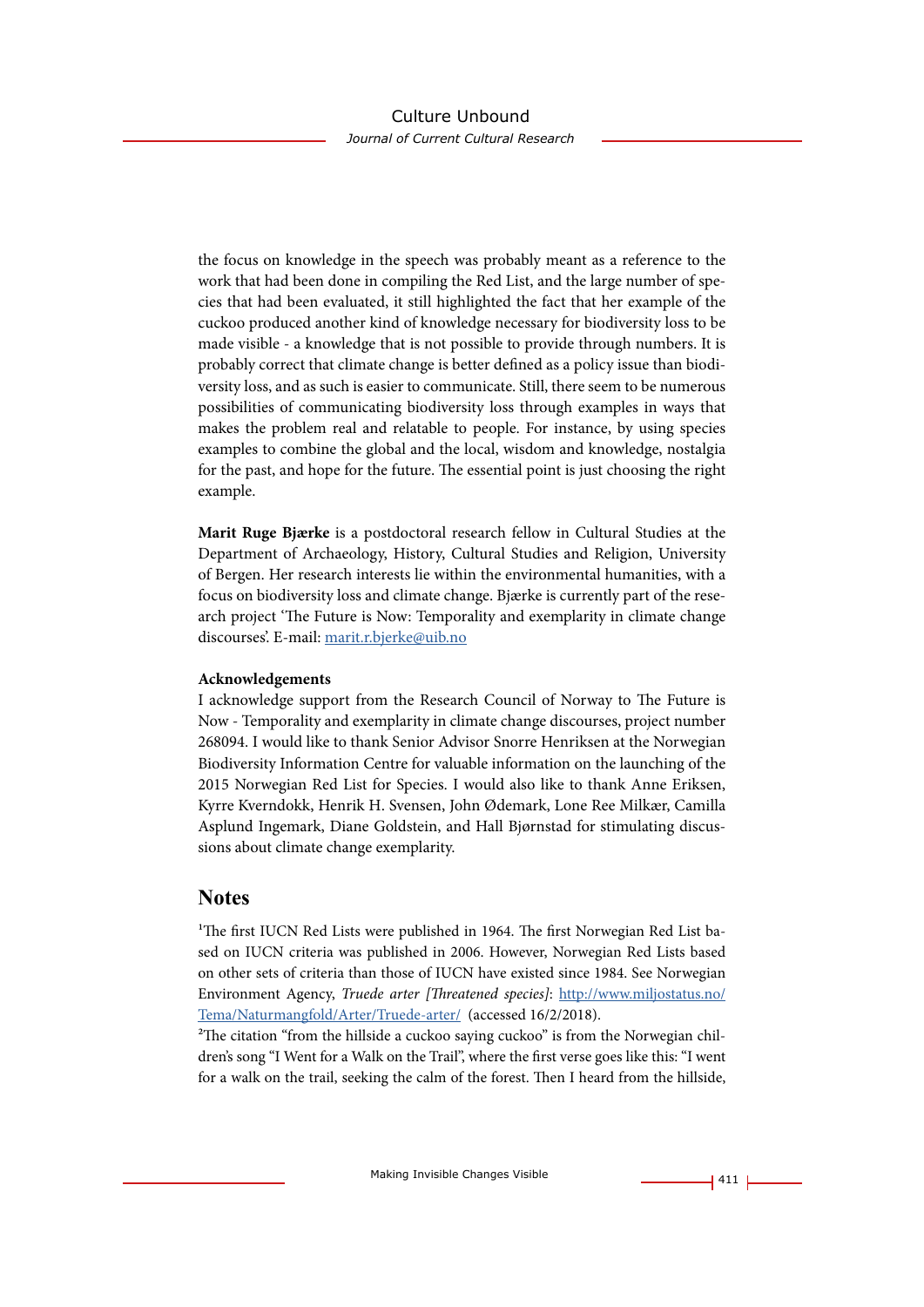*Journal of Current Cultural Research*

a cuckoo saying cuckoo. Cuckoo, cuckoo, cuckocurucuckoo. Cuckoo, cuckoo, cuckocurucuckoo".

3 COP 21 lasted from 30 November to 12 December 2015 and resulted in the Paris Agreement.

4 Based on a copy of the press release provided by senior advisor Snorre Henriksen from The Norwegian Biodiversity Information Centre (personal communication September 2017). The organization's web site was restructured in 2016, and the original press release is no longer accessible from artsdatabanken.no.

## **References**

- Adam, Barbara (1998): *Timescapes of Modernity: the Environment and Invisible Ha- zards,* London, UK: Routledge.
- Anderson, Ben (2010): "Preemption, Precaution, Preparedness: Anticipatory Action and Future Geographies," *Progress in human geography,* 34:6, 777–798.
- ArtDatabanken (2015): "*Anthus pratensis* Ängspiplärka," *ArtFakta ArtDatabanken SLU:* <https://artfakta.artdatabanken.se/taxon/102983> (accessed: 11/3/2019)
- Artsdatabanken (2015a): "*Cuculus canorus* Linnaeus, 1758," *Norsk Rødliste for ar- ter:* <https://artsdatabanken.no/Rodliste2015/rodliste2015/Norge/4040>(accessed: 15/2/2019)
- Artsdatabanken (2015b): "*Anthus pratensis* (Linnaeus, 1758)," *Norsk Rødliste for arter:* <https://artsdatabanken.no/Rodliste2015/rodliste2015/Norge/4322> (accessed 11/3/2019)<br>Artsdatabanken (2015c): "Lagopus muta (Montin, 1781)," Norsk Rødliste for ar-
- ter: <https://artsdatabanken.no/Rodliste2015/rodliste2015/Norge/4070> (accessed 25/2/2019)
- Artsdatabanken (2015d): "*Lagopus lagopus* (Linnaeus, 1758)," *Norsk Rødliste for arter:* <https://artsdatabanken.no/Rodliste2015/rodliste2015/Norge/4066>(accessed 25/2/2019)
- BirdLife International 2018: "*Anthus pratensis*," *The IUCN Red List of Threat- ened Species 2018:* [http://dx.doi.org/10.2305/IUCN.UK.2018-2.RLTS.](http://dx.doi.org/10.2305/IUCN.UK.2018-2.RLTS.T22718556A131986875.en) [T22718556A131986875.en](http://dx.doi.org/10.2305/IUCN.UK.2018-2.RLTS.T22718556A131986875.en) (accessed 11/3/2019).
- Braverman, Irus (2017): "Anticipating Endangerment: The Biopolitics of Threatened Species Lists," *Biosocieties,* 12:1, 132–157.
- Båtstrand, Sondre (2014): "Giving Content to New Politics: From Broad Hypothesis to Empirical Analysis Using Norwegian Manifesto Data on Climate Change," *Par- ty Politics*, 20:6, 930–939.
- Dokka, Morten (2015): "Rødlista og jaktbar [Redlisted and Huntable]," *Troms Folke- blad,* 23 November 2015.

Doyle, Julie (2011): *Mediating Climate Change,* Farnham: Ashgate.

- Eriksen, Anne, Ellen Krefting & Anne Beate Rønning (eds) (2012): *Eksempelets makt: Kjønn, representasjon og autoritet fra antikken til i dag* [The Power of Example: Gender, Representation, and Authority from Antiquity to Today], Oslo: Scandina- vian Academic Press.
- Fisher, James, Noel Simon & Jack Vincent (1969). *The Red Book: Wildlife in danger.* London: Collins.
- Føli, Are (2015): "Klimaendringene truer flere norske arter [Climate Changes Threaten more Norwegian Species]," *Norsk telegrambyrå (NTB)*, 18 November 2015.

Hallingdølen (2015): "Nær truede ryper [Near Threatened Ptarmigans]," *Halling-*

Gelley, Alexander (ed.) (1995): *Unruly Examples: On the Rhetoric of Exemplarity,*  Stanford, CA: Stanford University Press.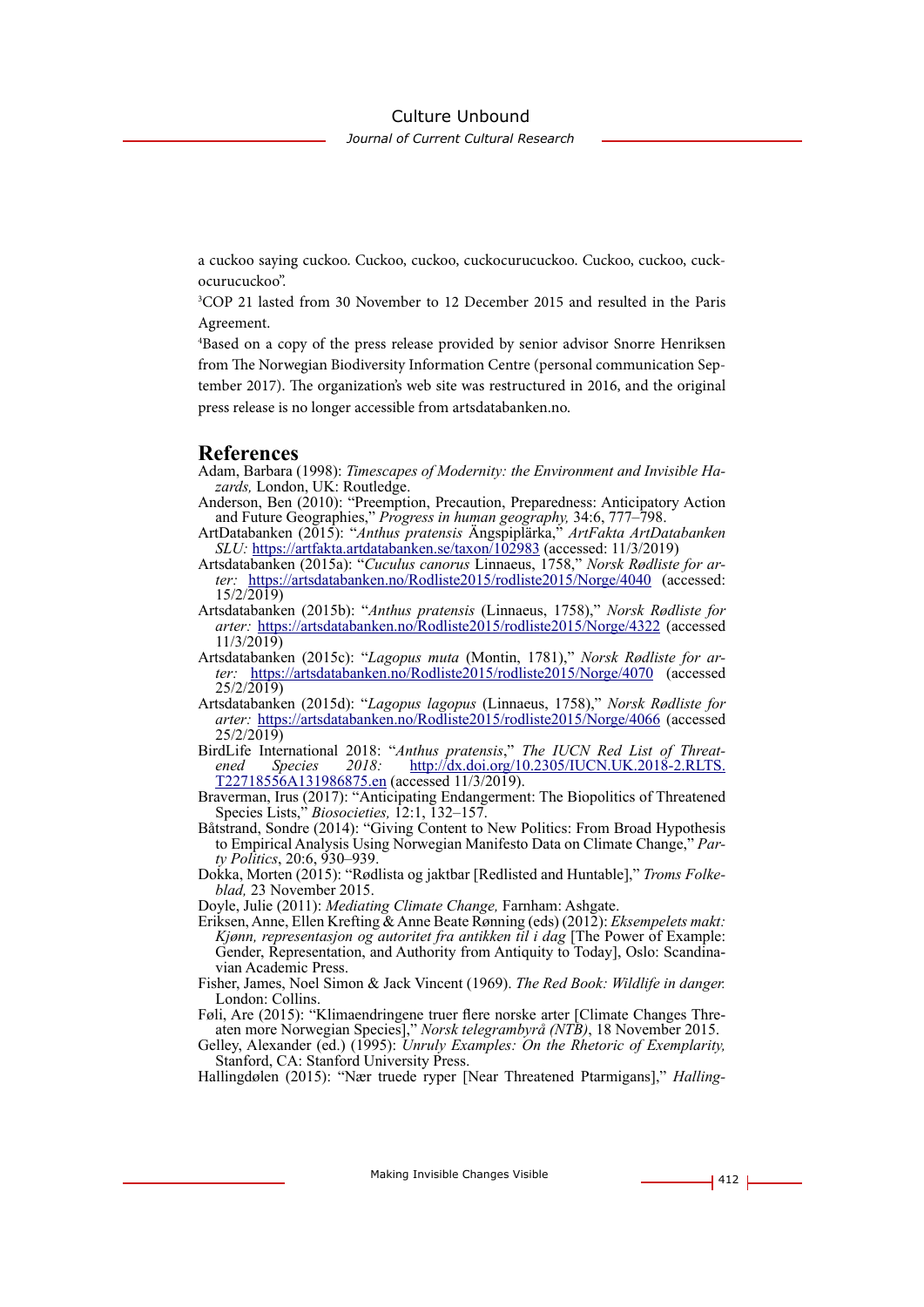Culture Unbound

*Journal of Current Cultural Research*

*dølen,* 28 November 2015.

- Haug, Isabell (2015): "Rødlista 2015: Rypa er utrydningstruet [2015 Red List: the Ptarmigan is Threatened by Extinction]," *Framtid i Nord*, 19 November 2015.
- Heise, Ursula (2008): *Sense of Place and Sense of Planet: the Environmental Imagination of the Global*, Oxford: Oxford University Press.
- Heise, Ursula (2016): *Imagining Extinctions: the Cultural Meanings of Endangered Species,* Chicago and London: The University of Chicago Press.
- Hulme, Mike (2011): "Reducing the Future to Climate. A Story of Climate Determinism and Reductionism," *Osiris,* 26:1, 245–266.
- International Union for Conservation of Nature (IUCN) (2019): *The IUCN Red List of threatened species:* <http://www.iucnredlist.org/>(accessed 12/11/2019).
- International Union for the Protection of Nature (1954): *Les Fossiles de Demain: Treize Mammifères Menacé d'Extinction,* Brussels: IUPN.
- Kostveit, Åsta Østmoe (2000): *Fuglen i folkekulturen* [The Bird in Vernacular Culture], Oslo: Landbruksforlaget.
- Kverndokk, Kyrre (In press): "Talking about Your Generation: 'Our Children' as a Trope in Climate Change Discourse," *Ethnologia Europaea*.
- Legagneux, Pierre, Nicolas Casajus, Kevin Cazelles, Clément Chevallier, Marion Chevrinais, Lorelei Guéry, Claire Jacquet, Mikael Jaffré, Marie-José Naud, Fanny Noisette, Pascale Ropars, Steve Vissault, Philippe Archambault, Joel Bêty, Dominique Berteaux & Dominique Gravel (2018): "Our House Is Burning: Discrepancy in Climate Change vs. Biodiversity Coverage in the Media as Compared to Scientific Literature," *Frontiers in Ecology and Evolution* 5, 1–6.
- Lyons, John D. (1989): *Exemplum: the Rhetoric of Example in Early Modern France and Italy,* Princeton, NJ: Princeton University Press.
- Mazor, Tessa, Christopher Doropoulos, Florian Schwarzmueller, Daniel W. Gladish, Nagalingam Kumaran, Katharina Merkel, Moreno Di Marco & Vesna Gagic (2018): "Global Mismatch of Policy and Research on Drivers of Biodiversity Loss," *Nature ecology & evolution*, 2:7, 1071–1074.
- Norwegian Biodiversity Information Centre (2018): *Norwegian Red List for Species*: [https://www.biodiversity.no/Pages/135380/Norwegian\\_Red\\_List\\_for\\_Species](https://www.biodiversity.no/Pages/135380/Norwegian_Red_List_for_Species) (accessed 16/2/2019).
- Romsbotn, Brit (2015): "Står i fare for å bli utrydda [In Danger of Becoming Extinct]," *Jærbladet*, 20 November 2015.
- Sandholm, Jarl Gunnar (2015): "Rypa på rødlista [The Ptarmigan on the Red List]," *Helgelendingen*, 19 November 2015.
- Severinsen, Jan Eskil (2015): "Varsellys for rypa [Warning Light for the Ptarmigan]," *Avisa Nordland*, 19 November 2015.
- Sheldon, Rebekah (2016): *The Child to Come: Life after the Human Catastrophe,*  Minneapolis, London: University of Minnesota Press.
- Smart, Jane, Craig Hilton-Taylor & Russell A. Mittermeier (2014): *The IUCN Red List: 50 Years of Conservation,* Washington D.C.: Cemex and Earth in Focus.
- Sortlandsavisa (2015): "Nå er rypa truet [Now the Ptarmigan is Threatened]," *Sort- landsavisa*, 19 November 2015.
- Steinset, Trond A. & Terje Olav Rundtom (2017): "Færre ryper i sikte [Fewer Ptar- migans in Sight]," *Statistics Norway*, 7 September 2017: [https://www.ssb.no/](https://www.ssb.no/jord-skog-jakt-og-fiskeri/artikler-og-publikasjoner/faerre-ryper-i-sikte) [jord-skog-jakt-og-fiskeri/artikler-og-publikasjoner/faerre-ryper-i-sikte](https://www.ssb.no/jord-skog-jakt-og-fiskeri/artikler-og-publikasjoner/faerre-ryper-i-sikte) (accessed 25/2/2019)
- Sundtoft, Tine (2015): "Vi trenger kunnskap for å ta riktige beslutninger [We Need Knowledge to Make the Right Decisions]," *Ministry of Climate and Environment*, 18 November 2015: [https://www.regjeringen.no/no/aktuelt/artsdatabanken/](https://www.regjeringen.no/no/aktuelt/artsdatabanken/id2461954/)  $\frac{\text{id}2461954}{\text{(accessed }06/03/2019)}$ .

Theodorsen, Siri W. (2015): "Nye arter trues nå av utryddelse [New Species Now